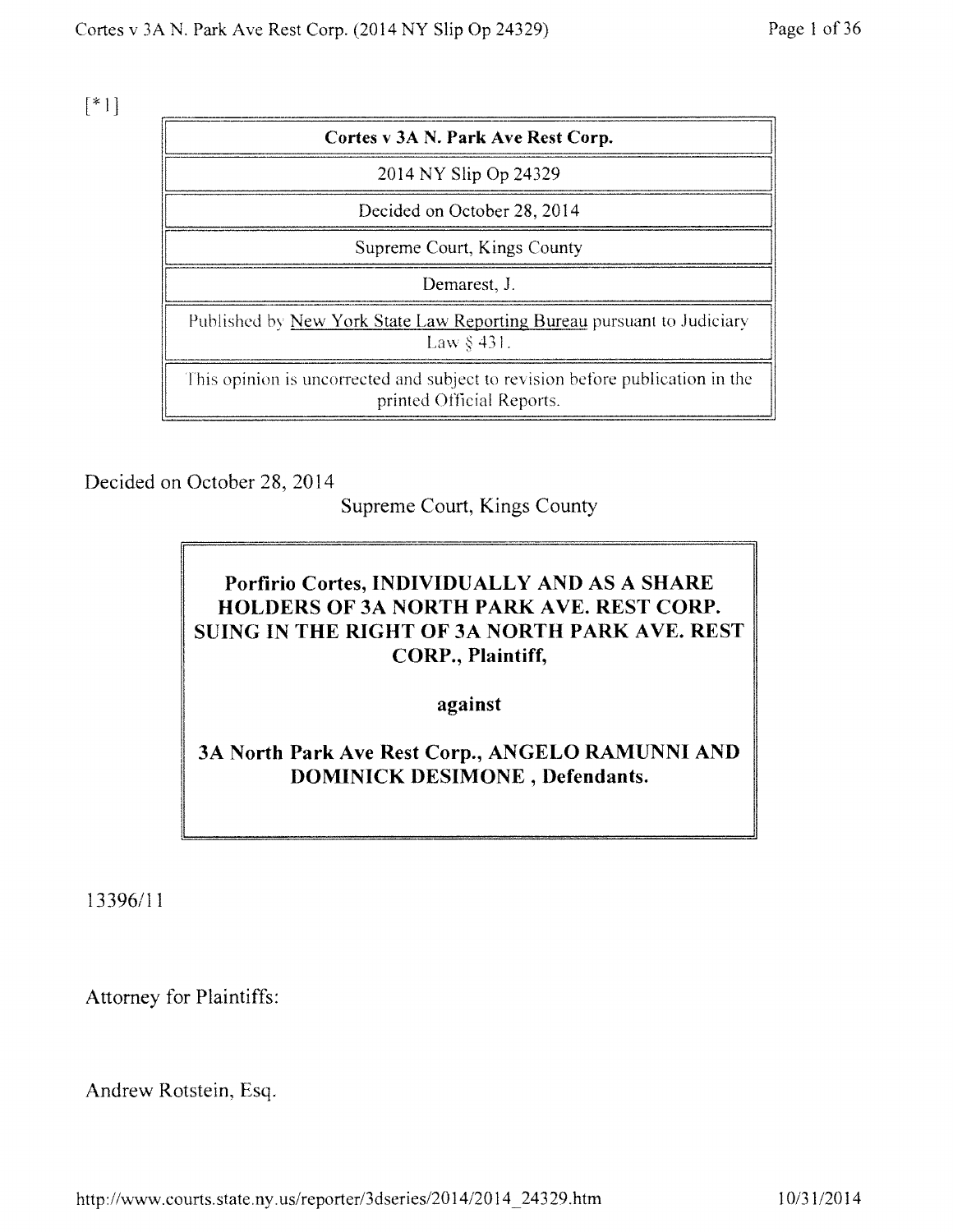535 Dean Street, Suit 603

Brooklyn, NY 11217

Attorney for Defendants:

Jimmy F. Wagner, Esq.

Law office of Thaniel J. Beinert

155 Bay Ridge Avenue

Brooklyn, NY 11220

Carolyn E. Demarest, J.

Plaintiff Porfirio Cortes (Cortes) commenced the instant action by filing his complaint on June 13, 2011, based upon his undisputed ownership of 16.67% of the shares of the corporate defendant, for which he paid \$50,000 in 2003. Pursuant to written agreement dated August 9, 2003, executed by Cortes and defendant Angelo Ramunni (Ramunni), if Purchaser Cortes decided to sell his shares or resign his position as "managing partner" of the corporation, Seller had the option of first refusal to purchase the shares "unless said resignation is caused by the demand of the Seller and its principals for the Purchaser to engage in employment in an entity  $\lceil *2 \rceil$  owned and operated by said Seller and principals" (Agreement).<sup>[FN1]</sup> A handwritten addendum to the typewritten Agreement, which is separately executed by Cortes and Ramunni, further provides: " Purchasers [sic}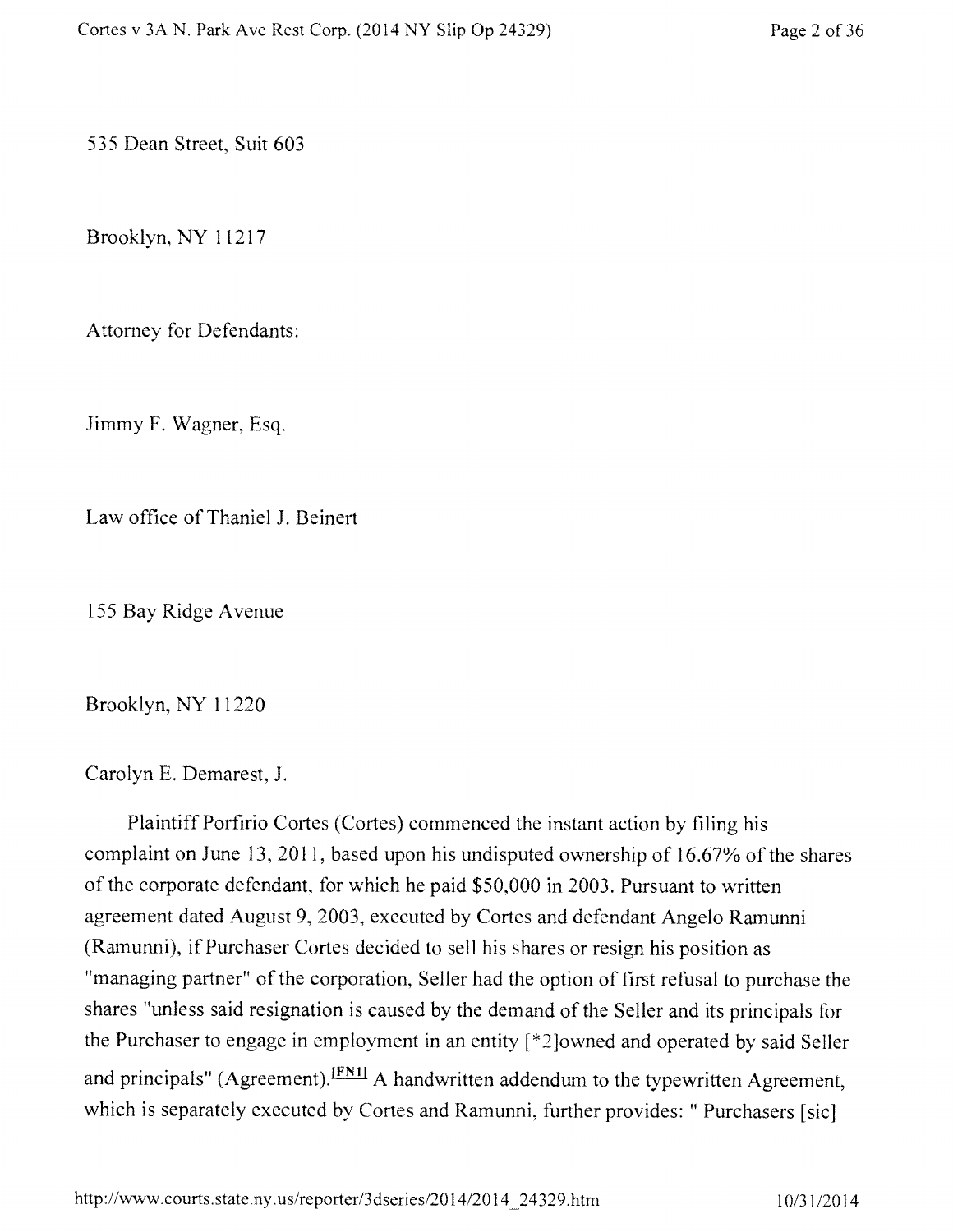position with the corporation is a managing partner. In the event Mr. Cortes decides to resign his position as manager Sellers have the right to purchase back his shares and terminate the partnership". The business of the corporation is the operation of a Mexican restaurant known as Cabo, located in Rockville Centre, New York (Cabo).

Plaintiff complains that the individual defendants, each of whom owns 41.7% of the corportation, have breached their fiduciary duty to him and the corporation by siphoning off profits of the corporation, failing to hold shareholder meetings, failing to purchase his shares at fair value, and, against all defendants, for failure to declare a dividend in which he would receive his fair share of the profits in proportion to his ownership interest. Plaintiff seeks dissolution of the corporation on a common law theory of fraudulent and oppressive conduct toward him and, derivatively on behalf of the corporation, the imposition of a constructive trust over the money, property and assets of Ramunni and Dominick DeSimone (DeSimone) to secure the recovery of any judgment against them. The complaint originally pleaded ten causes of action, including, pursuant to Business Corporation Law (BCL) §624, for inspection of books and records and financial statements (the first and second causes of action), and an equitable accounting (the fourth and ninth causes of action) which were dismissed, without opposition, upon defendants' motion for summary judgment, by Order dated June 28, 2013.  $[FN2]$  The remaining claims include: an individual claim against the individual defendants for breach of fiduciary duty, for which plaintiff sought punitive damages (third cause of action); failure to declare a dividend (fifth cause of action); a demand that the individual defendants purchase plaintiffs shares at fair value (sixth cause of action); common law dissolution of the corporation (seventh cause of action); and derivatively, breach of fiduciary duty by the individual defendants (eighth cause of action); and constructive trust (tenth cause of action). The claims for punitive damages were dismissed upon the *prima facie* motion based upon the failure to plead egregious or malicious conduct which would warrant such recovery.

Defendants interposed four counterclaims against Cortes claiming damages for conversion of money and corporate property for his own purposes, misrepresentation of corporate expenses, breach of the contract to sell his shares to defendants for the sum paid for such shares and various alleged breaches of his duty to perform his duties as manager in a responsible manner. This Court dismissed defendants' first and second counterclaims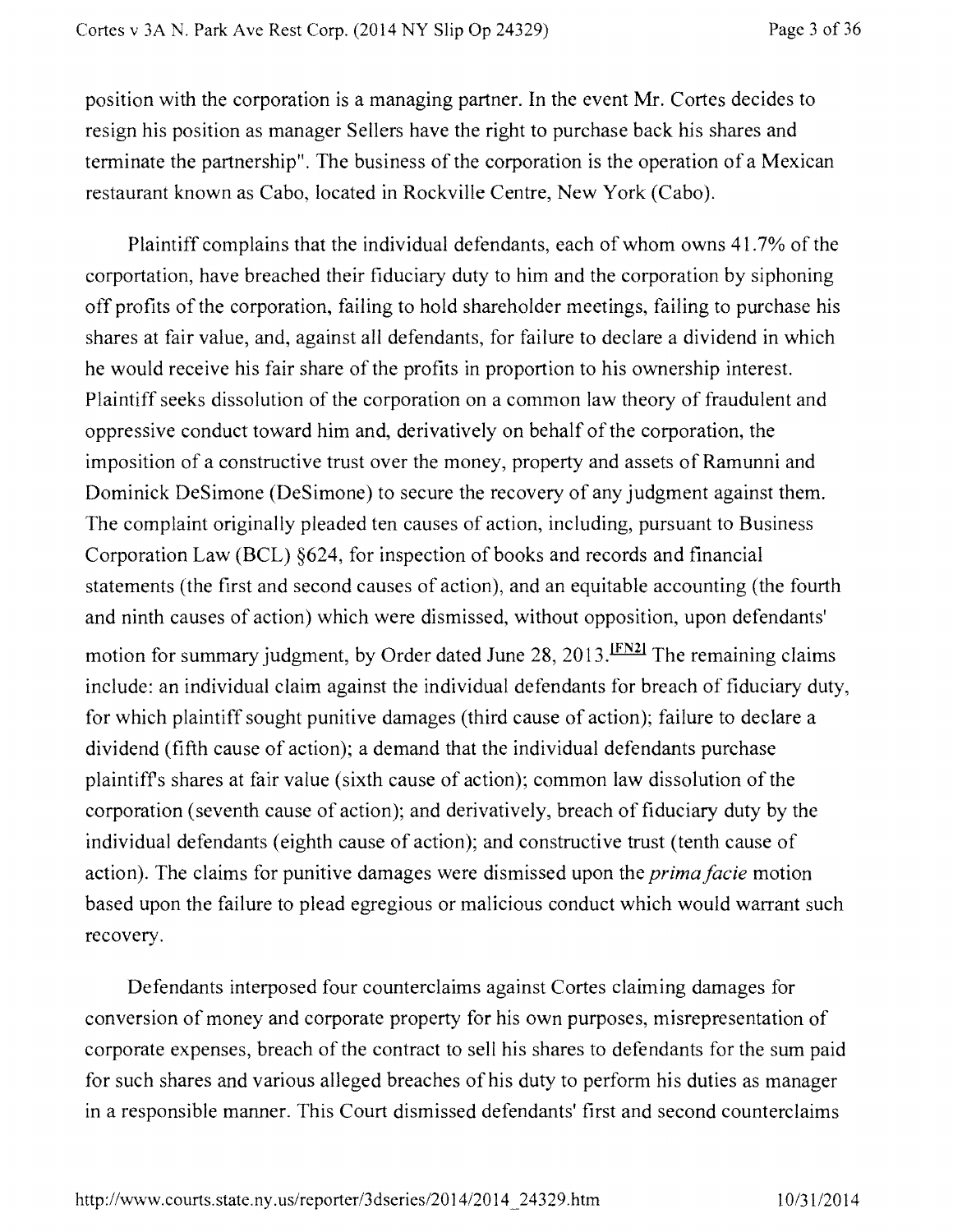for conversion and fraud as a matter of law based upon inadequacies in the pleading. In response to plaintiffs *in limine* motion prior to trial, the Court precluded any evidence of sexual harassment as alleged in [\*3]the fourth counterclaim as no such evidence had been adduced in response to discovery demands.

A trial was held before this Court, sitting without a jury, commencing on May 12, 2014, and concluding with summations on July 7, 2014. Nine witnesses testified, four of whom gave testimony based upon their expertise in various fields. One witness, Bobby Kim, defendants' prior counsel, was produced from his place of incarceration, but it was determined that his testimony was unnecessary. Post-trial written submissions have now been received. The Court makes the following findings of fact and reaches the following conclusions of law.

## *FINDINGS OF FACT*

On his direct case, plaintiff testified that he had met defendant DeSimone while employed at Giovanni's restaurant in New York County and was offered a "partnership" in the new restaurant Cabo in return for \$50,000, which he paid on August 9, 2003, to Ramurmi and DeSimone, partly in cash and partly by check, as consideration for his 16.67% interest, for which he was promised a salary and his proportionate share of the profit from Cabo. He testified that he had borrowed the money from his brother-in-law, who had taken a bank loan. Plaintiff worked at Cabo as the day manager and was initially paid \$700 per week, which was increased in 2005, apparently in response to the intervention of Robert Anker, Esq., an attorney hired by plaintiff, to \$1000 per week, in addition to cash received in an envelope in amounts between \$250 and \$1500, totaling \$25,000. While he paid taxes on the salary he received by check, he did not pay taxes on the cash and there is no documentation of such cash payments. In 2009, the cash payments ceased. Plaintiff described Ramunni as in charge of financial matters and the one to whom he most frequently spoke about his share of profits and the opportunity to review the books of Cabo. Plaintiff testified that DeSimone "oversaw" the dining room, but only appeared at the restaurant, for twenty minutes, three or four times a week. Generally, plaintiff was in charge of all aspects of day-to-day management. At the end of each shift,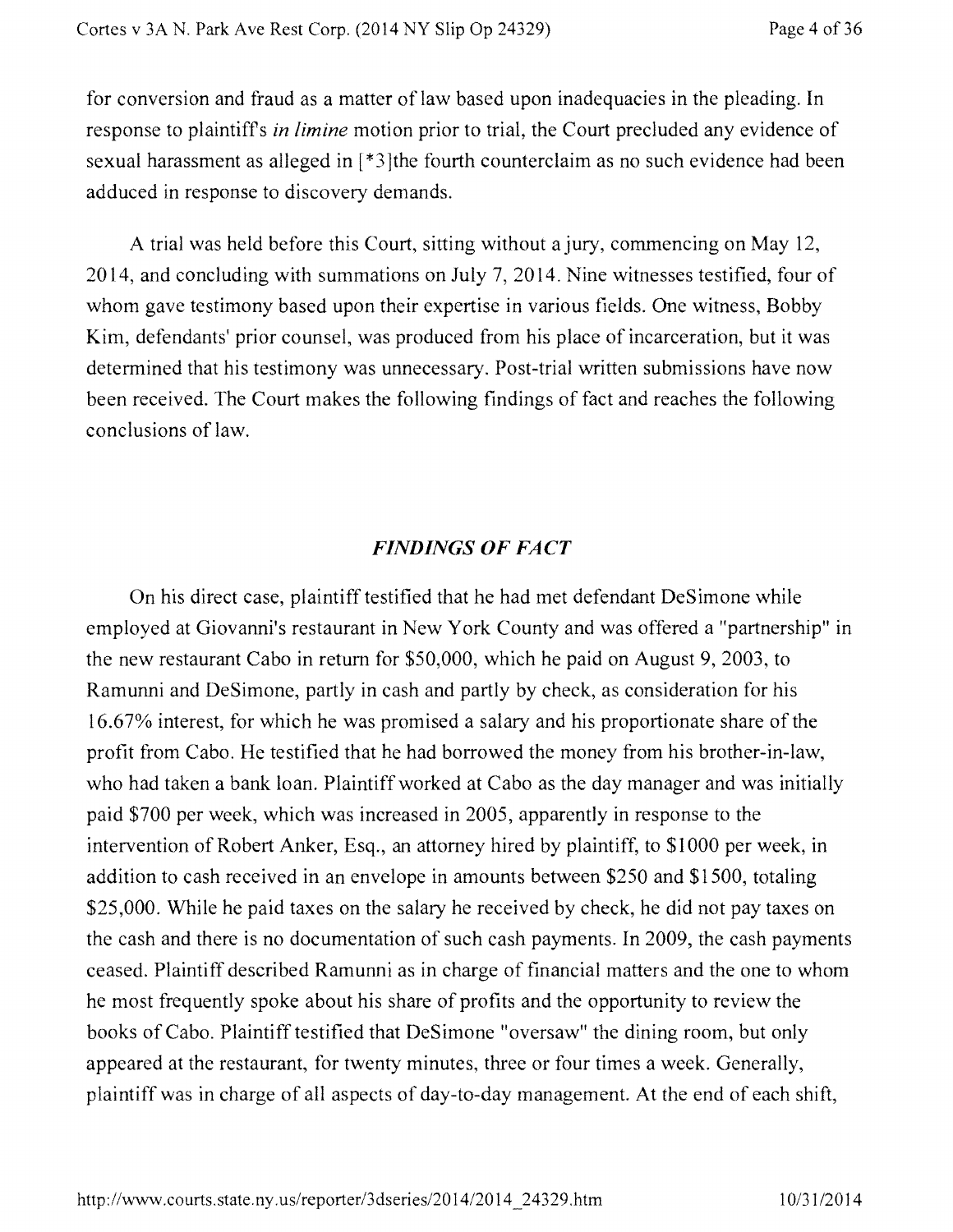he would turn over to Nathan Birkenfeld, the night manager, the server reports that had been generated in the course of the day.

Cortes admitted that he consumed substantial amounts of alcohol while on the job and that he occasionally fell asleep. This problem was discussed with defendants who asked him to stop. He attended an alcohol treatment program briefly, but continued to drink at work, explaining that he was required to taste the sangria and margaritas prepared daily to be served to patrons. Following the expansion of the restaurant from 74 to 150 or 160 tables, in 2010, because he was "miserable", working long hours and commuting to his home in Brooklyn two and a half hours each way, he "quit". Cortes insisted he was not fired and that his compensation was never cut during his employment, nor was his job performance affected by his consumption of a bottle of wine each day, although, after he commenced suit, defendants accused him of stealing and sexually harassing women at work.

After terminating his employment, plaintiff sought to sell his shares to defendants, who, under the terms of the Agreement, had the right to buy him out upon his failure to continue to serve as manager, but the price offered, \$50,000, was not acceptable to plaintiff. Defendants have declined to offer more, insisting, as demanded in their third counterclaim, that plaintiff was obligated, under the Agreement, to accept the return of his \$50,000 investment in exchange for his shares. Plaintiff testified that he repeatedly asked for his 16.67% share of the profits, but was told defendants were going to recoup their investment first. The tax returns for the corporation, in [\*4]evidence, show no, or only minimal, profit. However, it is plaintiffs contention, and the gravamen of his suit, that substantial sums of cash received daily from customers in payment, were not reported and were diverted to the individual defendants. Plaintiff testified that he observed stacks of cash in a safe in a locked basement office, to which he also had the combination, and that he had regularly accessed such cash to pay bartenders and vendors, as instructed by Ramunni.

Plaintiff called both individual defendants on his direct case. Angelo Ramunni, who is the chief financial officer for Cabo and was most directly involved in the day-to-day authorization of payments and monitoring of sales, testified that he owns three businesses, two, with DeSimone, whom he has known for 35 years. Ramunni acknowledged that not all of the cash collected at Cabo was deposited in the Cabo bank account, but that some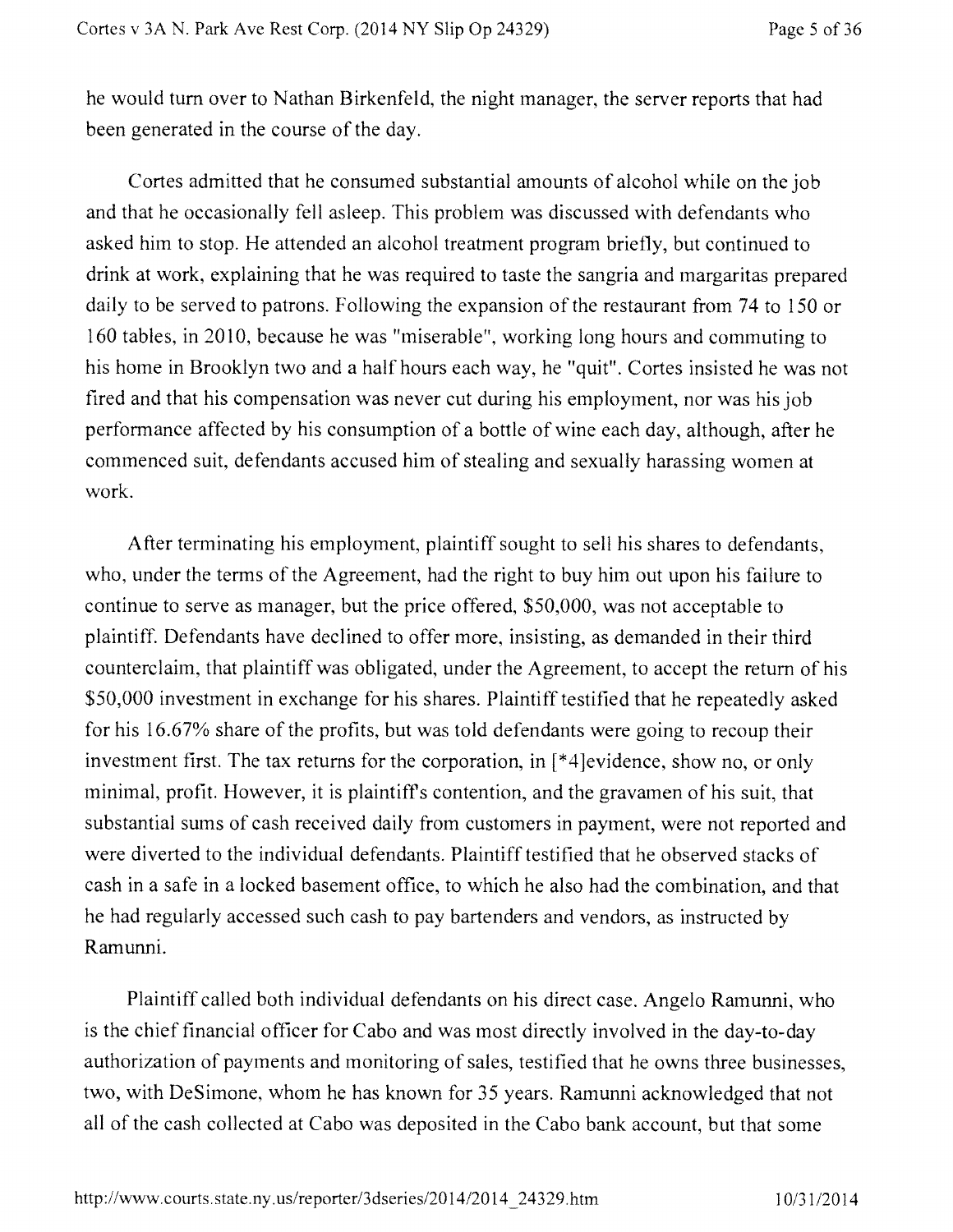vendors and employees were paid in cash. He would go to the restaurant daily in the morning to check the receipts against the cash. Ramunni testified that he gave the original daily server reports <sup>[FN3]</sup> to the corporate accountant, Alan Lipke, each month, without retaining a copy for the restaurant. Ramunni recalled that a demand for books and records had been made in the spring of 2011, but it was not until his deposition on July 19, 2012 that the existence of the server reports was revealed to plaintiffs counsel. The server reports, which proved critical to plaintiffs case, were not produced until October 5, 2012, in open court following a hearing, upon court order (see Order of October 5, 2012). Ramunni also acknowledged that there are no by-laws for the corporate defendant, no elections of officers or directors have been held and that, in fact, there are no directors.

Ramunni testified that Cabo opened in 2004 <sup>IFN41</sup>, but only became profitable in 2013, after plaintiffs departure. Ramunni stated that Cabo was never profitable prior to 2013 when business "exploded". In April 2012, a fire occurred which limited operation of the restaurant for four to  $[*/]$ six months. In the course of repair, seating and kitchen capacity were expanded and an outdoor patio was added which opened at the end of August 2012. Ramunni explained the substantial increased profitability in 2013 as the result of his and DeSimone's greater involvement in management after plaintiffs departure, better ordering of better quality food, and the absence of plaintiff in a drunken condition. However, Ramunni admitted that in 2009 or 2010, a New York State sales tax audit had concluded that sales had been under-reported and that approximately \$90,000 in tax was owed, which was paid without challenge.

DeSimone testified that he was employed at Caliente Cab Company and Peter's Clam

Bar, as well as defendant 3A North Park Avenue Restaurant Corp. (3A North Park), and split his time among the various locations. He was primarily questioned on plaintiffs case with respect to an affidavit he had submitted regarding compliance with a document request. DeSimone stated that he did not manage the financial records and had only obtained the bank statements. He stated that he did not believe the server reports generated daily and turned over to the accountant for use in preparation of financial statements and tax returns are electronically stored information which were required to be provided to counsel in response to discovery demands. DeSimone testified that he thought the tax returns and bank statements adequately responded to plaintiffs demands. This Court does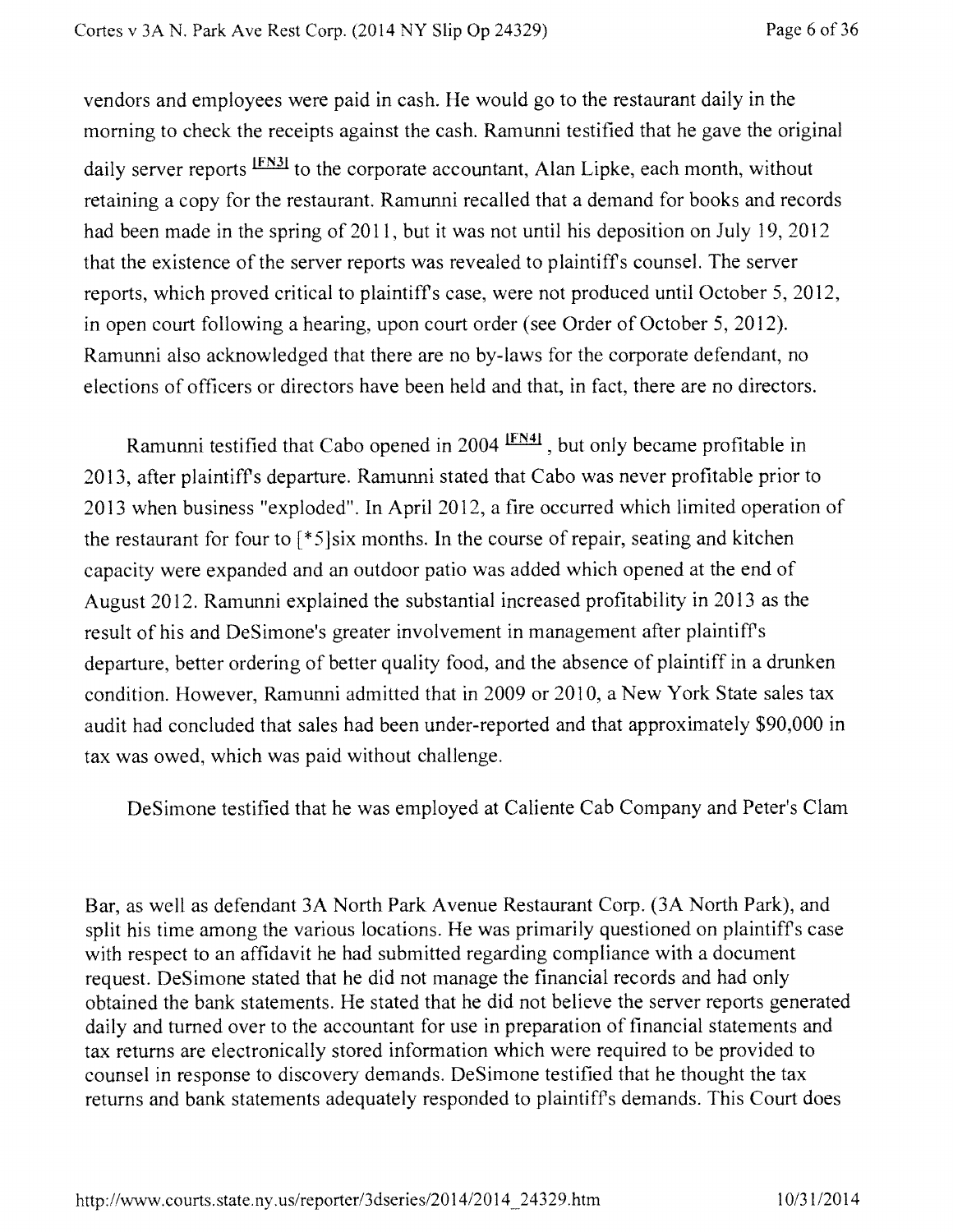not find this testimony credible. DeSimone testified that meetings regarding the business were held between himself and Ramunni and plaintiff, but that no minutes were kept.

This Court presided over numerous attempts by plaintiff to obtain the records necessary to confirm his suspicions that the two majority shareholders - the only shareholders identified on the tax returns as 50/50 shareholders - had been diverting substantial sums of cash to themselves and had breached their fiduciary duty to him and the corporation. The Court infers, from the pattern of delay and obfuscation in responding to the numerous requests for records, that the individual defendants deliberately frustrated plaintiffs efforts and, in failing to disclose to the minority shareholder the actual profits of the restaurant and refusing to give him his 16.67% thereof, breached their fiduciary duty to him. Had defendants responded timely to plaintiffs legitimate requests for sales records, the server reports, which ultimately proved critical to plaintiffs case, would have been more complete and would have provided a basis to determine the actual cash receipts on a daily basis. It is defendants' deliberate concealment of the sales records, particularly the server reports, that they knew would reveal their defalcations, that warrants acceptance of the projections of the expert based upon the limited records produced *(see Matter of Estate of Rothko,* 43 NY2d 305, 323 [1977]).

Plaintiff argued throughout the trial that the individual defendants were underreporting the restaurant's revenue, the majority of which was cash, that the individual defendants controlled the access to the cash, significant sums of which they did not deposit into the corporation's bank account, and that the individual defendants diverted cash funds from the corporation for their personal benefit in breach of their fiduciary duty to the plaintiff. Following the belated production of the server reports for the period between July 2011 and July 2012  $\frac{[FN5]}{[TN5]}$  (the only sales [\*6]records produced to the plaintiff during discovery), in order to demonstrate that the reported revenue in the year end income statements and federal tax filings was inaccurate, plaintiff sought an expert analysis of the limited information provided. **IFN61** All credit card payments are processed by an independent servicer, Sterling Funding, which initially advances the sums charged by credit card and then deposits the funds directly into Cabo's bank accounts, less its processing fee. IFN7I Thus, the amount of income derived from credit card purchases is readily ascertainable and is reliable and precise, while, as Ramunni testified, not all of the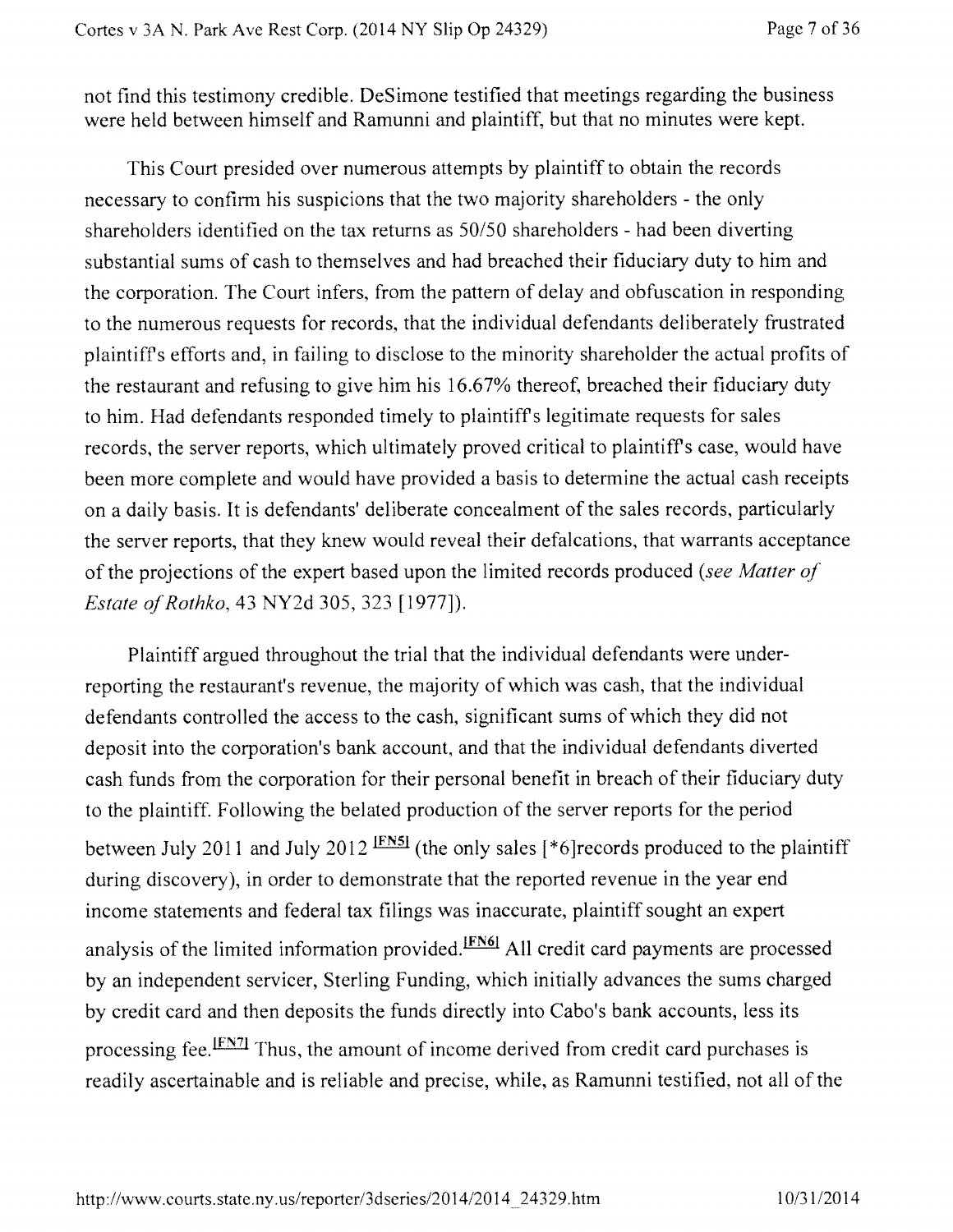cash was deposited into the corporation's bank account as certain vendors and employees required cash payments and some of the cash was paid to the servers as tips.

To calculate the sum of alleged damages, plaintiff sought to determine the ratio of the restaurant's revenues received in the known deposited credit card amounts to the cash received as reflected in the server reports. Using such ratio, plaintiff believed he would be able to ascertain the amount of unreported cash that had been received during the period of his stock ownership. As the server reports were voluminous and incomplete, plaintiff sought to select a sample of server reports that would accurately reflect the cash to credit ratio of revenue received by the restaurant. Plaintiffs counsel contacted the former Chair of Columbia University's Department of Statistics, Dr. David Madigan ("Madigan"), a professor of statistics who holds a PhD in that field. Madigan was asked by plaintiffs counsel to select a number of random dates, during the time period for which server reports were available, that would constitute a statistically significant sample size in order to determine what percentage of the restaurant's revenue was received in cash. At trial, Madigan, who was acknowledged to be a statistics expert, testified that he had randomly selected 11 dates from the relevant time period, along with back up dates for each date in the event that the server report for the first selected date was not available, and had given the list to plaintiffs counsel. Each of the 11 dates was selected from a different month. Madigan testified that his work in this action was pro bono and he was not compensated for his services.

Madigan's randomly-selected sample was supplied to Michael J. Garibaldi ("Garibaldi"), a New York State- certified public accountant since 1984, with an extensive background in forensic accounting, business valuation and reconstruction of financials of closely-held companies, and accredited in business valuation and certified in financial forensics by the American Institute of Certified Public Accountants. He is the president and CEO of Israeloff & Trattner & Company, an accounting firm. Although he testified that he had had no direct contact with Madigan, Garibaldi found the use of a sample of eleven dates from a single year to project business activity over a period of eleven years to be entirely appropriate and a generally accepted procedure in the forensic accounting community, which frequently uses sampling in {\*7lboth forensic accounting and auditing.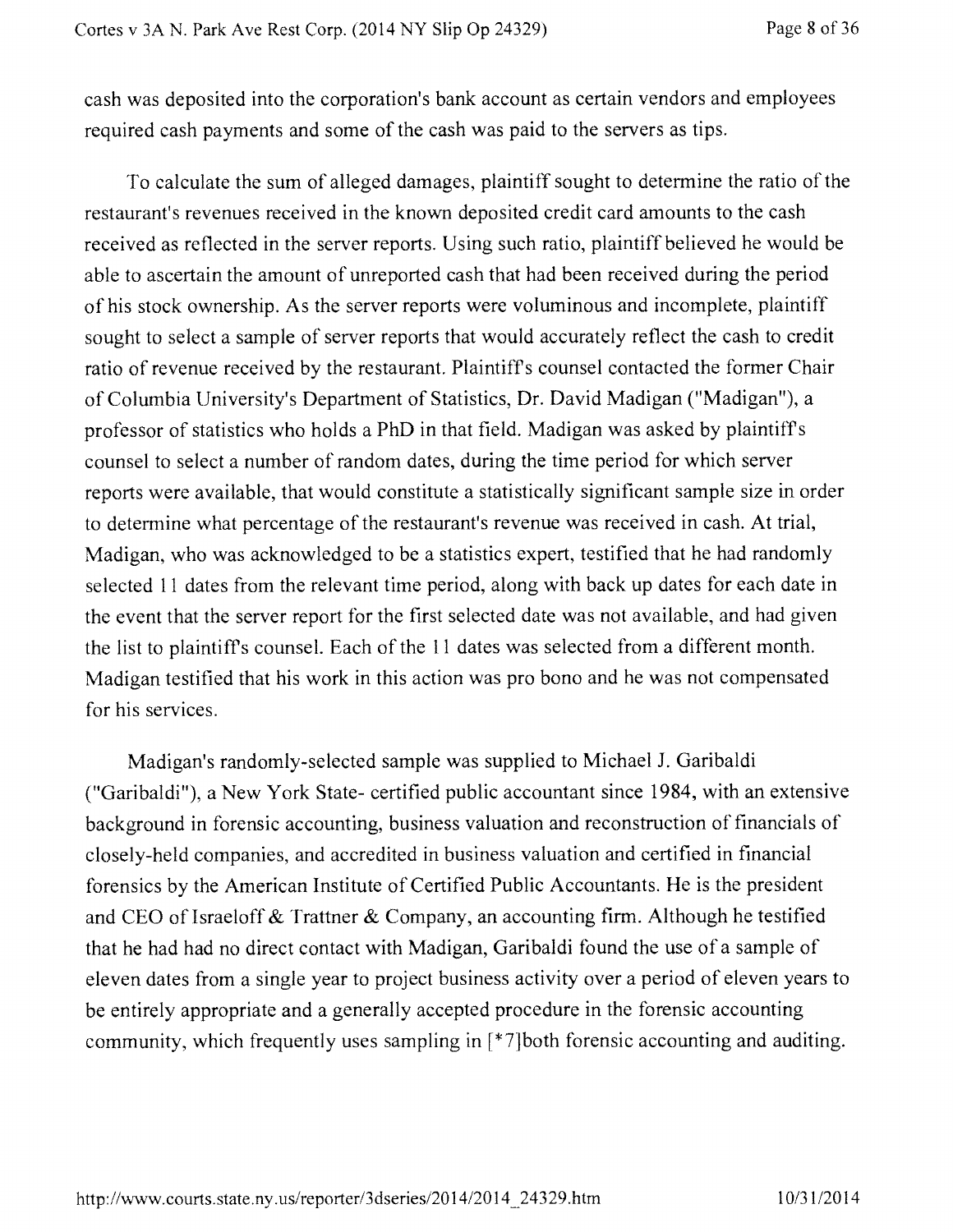Garibaldi was accepted as an expert in forensic accounting and business valuation. He prepared an expert report dated November 22, 2013 ("Plaintiff's Expert Report")<sup>IFN81</sup> based upon 3A North Park corporate documents, including federal tax returns from 2003 through 2010, financial statements for the fiscal years ending July 31, for 2008 through 2011, monthly bank statements for the period December 2003 through September 2012, the server reports from July 2011 though July 2012, and deposition testimony and correspondence. Based upon defendants' failure to respond to notices to admit, the cash deposits reflected in the bank statements and the costs and expenses reported in the tax returns were deemed to be accurate.

Garibaldi reviewed the server reports from the 11 dates selected by Madigan (which numbered 92), calculated the total amount of cash actually received by the restaurant on those dates, and compared it to the actual credit card payments on the same dates, and concluded that, between July 2011 and July 2012, 45.6% of the revenue was paid by credit card and 54.4% of the revenue was received in cash ("Credit/Cash Ratio"). After adjusting for an 8.625% sales tax and an 18% tip rate,  $\frac{[FN9]}{[FN9]}$  Garibaldi applied this Credit/Cash Ratio to the automatic credit card bank deposits to estimate the cash revenue received during this period. As these server reports were the only documents provided to plaintiff that indicate the actual cash received by the restaurant, other than bank statements listing deposits which concededly do not correspond to the cash actually received, Garibaldi also applied this Credit/Cash Ratio to all credit card deposits for the corporation from 2003 through 2013. When asked on cross-examination whether the 11 day sample was not representative of an entire year because of the number of weekend and holidays in the sample, which would increase the overall sales, <sup>[FN10]</sup> Garibaldi responded that he only used the sample dates to determine the ratio of credit card payments to cash payments and not to determine the total sales revenue. Thus, the presence of increased sales on any particular date would be irrelevant.

In his Expert Report, Garibaldi concluded that, based upon his Credit/Cash Ratio analysis, the cash deposited in the corporation's bank account was only a small fraction of the total cash revenue received and the corporation's estimated profits were significantly under- reported. He testified that, applying the Credit/Cash Ratio to the credit revenue since the [\*8]restaurant opened in November of 2003 through the end of 2013 to determine total revenue, and deducting the costs and expenses as reported in the tax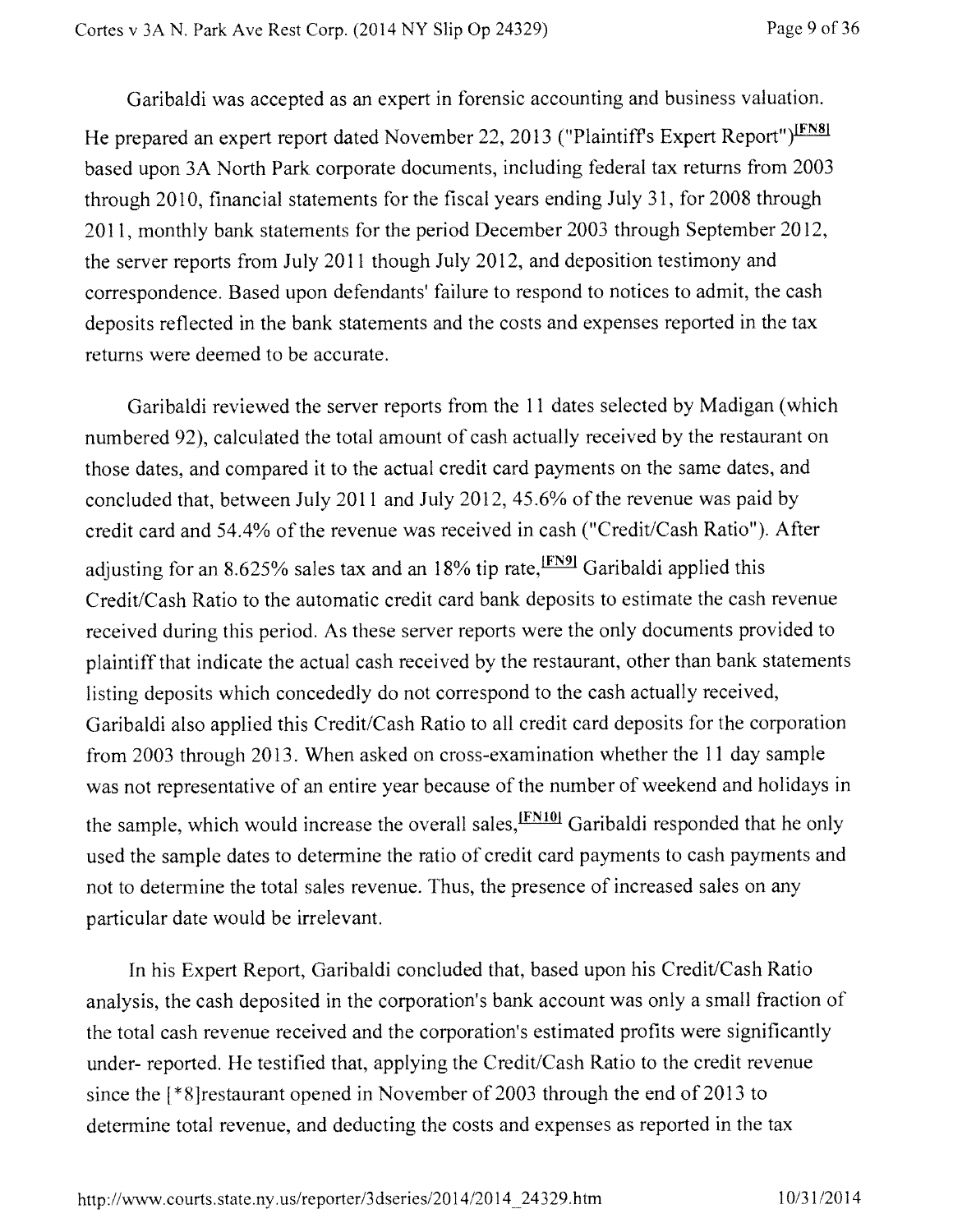returns, Cabo had a projected profit of \$7,347,912. Accordingly, Garibaldi concluded that plaintiffs 16.67% share of those profits is \$1,224,896.93. To determine the present value of the business, Garibaldi indicated "that a multiple of between 3 and 5 of net income is appropriate to estimate the value of the business." Accordingly, Garibaldi estimated the value of the corporation, based on his estimated adjusted net income of \$1,093,048 for the year 2012, to be between \$3,279,144 and \$5,465,240. Plaintiffs 16.67% interest in the corporation would then be worth between \$546,633 and \$911,055. [FN11]

After reviewing Defendants' Expert Report, prepared by Howard Cannon, CEO of Restaurant Operations Institute, Inc. in Chelsea, Alabama (Cannon), who, though not an accountant, was accepted as an expert in "restaurant operations and business restaurant evaluation", Garibaldi issued a supplemental expert report, dated April 16, 2014 ("Plaintiffs Supplemental Expert Report"), addressing the Daily Consolidated System Menu Item Sales Summary (Sales Summary) relied upon by Cannon. IFN121 According to the Sales Summary, the net sales total in the one month period between December 23, 2012 and January 23, 2013 was \$202,421.70. Garibaldi concluded that this one-month total suggests yearly sales of at least \$2.43 million  $\frac{[FN13]}{[FN13]}$ , more than double the revenue reported on the 2012 financial statement and substantially more than the \$2,237,551 in revenue for 2012 estimated in the Plaintiffs Expert Report based upon the server reports. Garibaldi then averaged the credit card deposits reflected in the bank statements for the months January and February for the years 2005-2012 and compared that average to the average monthly credit card deposits over the entire eight year period, finding that the monthly January-February deposit is 22.5% lower than the overall monthly average. Multiplying the \$202,421.70 from the Sales Summary for December 2012 - January 2013 by twelve, and adjusting for the 22.5% purported increase in projected actual revenue, he determined that the estimated yearly sales for 2012 would be closer to \$2.98 million than \$2.43 million. Accordingly, Garibaldi testified that the Sales Summary supports the plaintiffs contention that the revenues at the restaurant are significantly higher than had been reported. Garibaldi therefore recalculated the corporation's profits between 2003 and December 1, 2013, based upon the Sales Summary, to be \$9.78 million, of which the plaintiff is entitled to \$2.25 million (inclusive of interest). Garibaldi estimated the value of the corporation, based on [\*9]his recalculation of the net income, to be between \$4.35 million and \$7.25 million. Deducting the \$2.25 million owed to plaintiff for profits as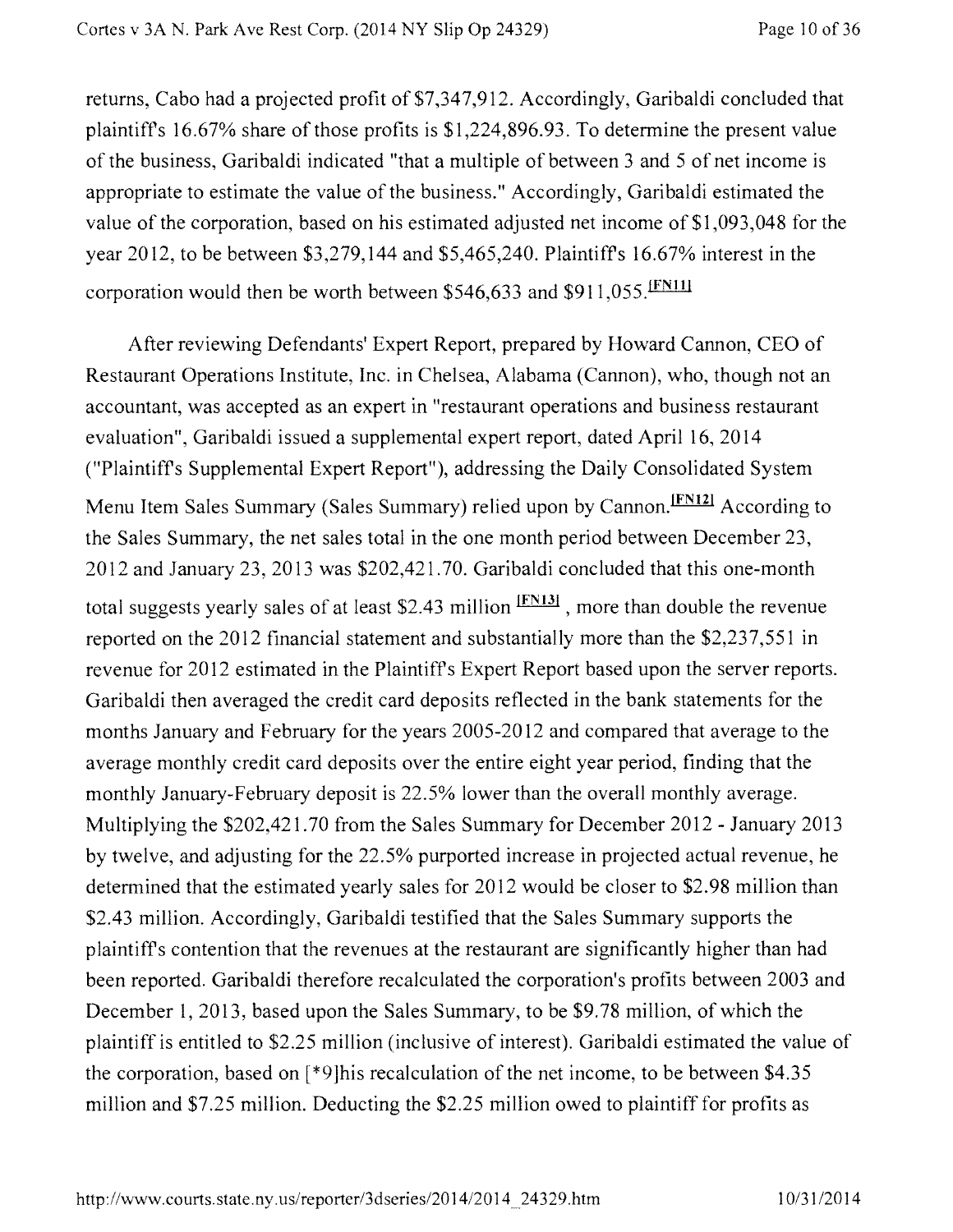calculated above as a corporate liability, Garibaldi concluded that plaintiff's 16.67% interest in the corporation is worth between \$350,000 and \$833,000.

Although the Court agrees that the Sales Summary, supplied by defendants, does support the plaintiff's contention that sales at the restaurant were significantly higher than was reported in the financial statements, the Court does not accept Garibaldi's recalculation of the lost profits in the Plaintiffs Supplemental Expert Report based entirely upon the proportional discrepancy between the revenue for the single month reflected in the Sales Summary and the average monthly sales for the entire eight year period. Whereas the net income or profits in the Plaintiff's Expert Report were methodically calculated based upon known deposited credit card amounts and reported expenses, IFN141 the Plaintiffs Supplemental Expert Report seeks to increase all of the previously calculated amounts by one third based on one 30 day Sales Summary that does not reference the corporation's expenses and is not, as acknowledged by Garibaldi, an accurate representation of a typical month. Further, there was undisputed testimony that the restaurant's kitchen was significantly altered after the fire in April of 2012 and seating was expanded, particularly with the opening of the outdoor patio in August, that would substantially account for the greater sales at the end of that year and into 2013. Accordingly, the Court declines to accept Garibaldi's re-calculation of lost profits in the Plaintiff s Supplemental Expert Report and those calculations are disregarded.

Plaintiff also called Alan Lipke (Lipke), the accountant for 3A North Park since its formation in 2003, whose testimony was frequently contradictory and unreliable, at best. However, Lipke did acknowledge that Cabo had been the subject of a New York State tax audit for the years 2007 through 2009 which had determined a liability for unreported sales for which taxes were due. The results were uncontested and the tax due, approximately \$69,000, plus interest and penalties of approximately \$12,000, was paid. Lipke testified that he thought the sum alleged to be due was substantially accurate. A year later, a franchise tax audit was conducted and Lipke was asked to explain where the additional sales reflected in the sales tax came from and where the money went. According to Lipke, upon production of receipts for cash payments to vendors, the questioned returns were accepted without change. Lipke further testified that he did not know of Cortes' interest until the instant suit was commenced. In contradiction to Ramurmi's testimony that he gave the original server reports to Lipke on a monthly basis,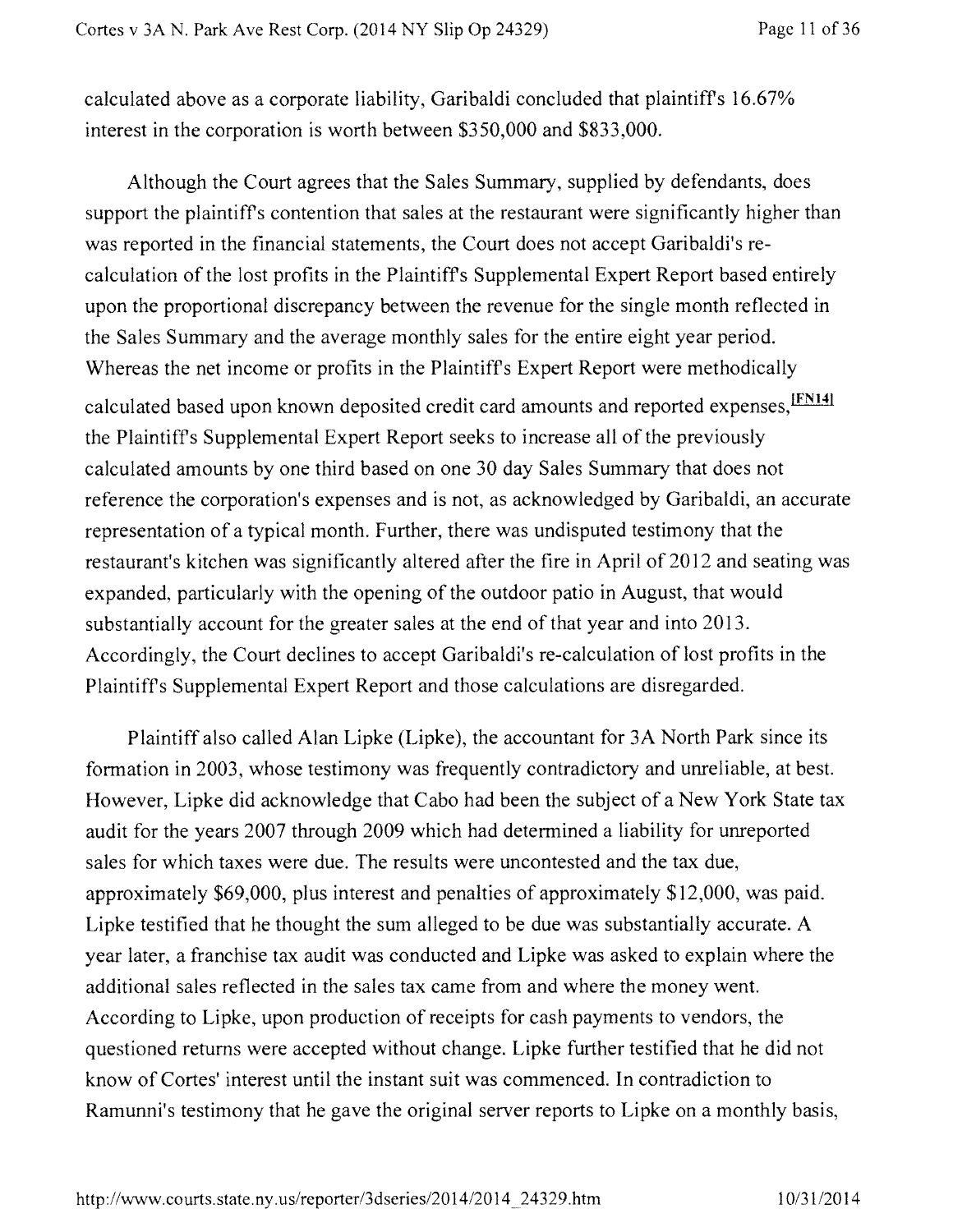Lipke testified that, prior to the tax audit in 2009, he had no knowledge of the computerized daily server reports but first received them during the sales tax audit, so he could "figure out  $\dots$  what the percentage would be [of credit card to cash]", and had not seen them again since the end of that audit in 2009. He testified that, although he could not remember the ratio, it was "in the ballpark of the range of what normal restaurants in his [sic] caliber would be" (Trans of 5/19/14 at 22).

Lipke testified that he acted as the accountant for approximately 20 full service restaurants and was stipulated to be an expert in full service restaurant accounting. He testified that he prepared financial documents, including tax returns, entirely from the corporation's bank statements and relied upon Ramunni's verbal statements regarding the amount of sales in cash in order to provide sales tax returns. No documentation accompanied such verbal reports and Lipke had no idea how such number was derived. Lipke was evasive regarding his review of the payroll records, responding that a payroll company was involved and that he did not know whether plaintiff received a salary. Lipke testified that the corporation lost a total of \$65,353 from its inception through July 31, 2011 and never declared or paid a dividend, but only "paid salaries to shareholders as members" (Lipke Affidavit of December 20, 2012, Plaintiffs Exhibit 39). Since Cortes was never acknowledged to be a shareholder, it is clear that he did not receive compensation as a shareholder. Lipke explained that, despite earlier losses, in the year from November 1, 2012 to October 31, 2013, Cabo's sales increased to \$2.7 million from the prior average of \$1.1 to \$1.2 million, due largely to the expansion of the facility after the 2012 fire. Lipke further stated that closely held restaurants do not generally pay dividends, but compensate the shareholders in salary, that the salaries paid to Ramunni and DeSimone were "in line" with industry standards, that he had found no indication of irregularities in the bank statements and that all funds were paid out for corporate purposes.

Lipke reviewed the Plaintiffs Expert Report and, although he did not contest the specific mathematical computations in the report, he stated that Garibaldi's finding that only 45.6% of the sales were by credit card was "impossible" based upon his experience and familiarity with other restaurants. Lipke supplied his own projection of a cash to credit ratio based upon a ratio to the rent as applied to the credit card deposits made to the bank account, less tips and sales tax. Analyzing each year from 2004 through "all the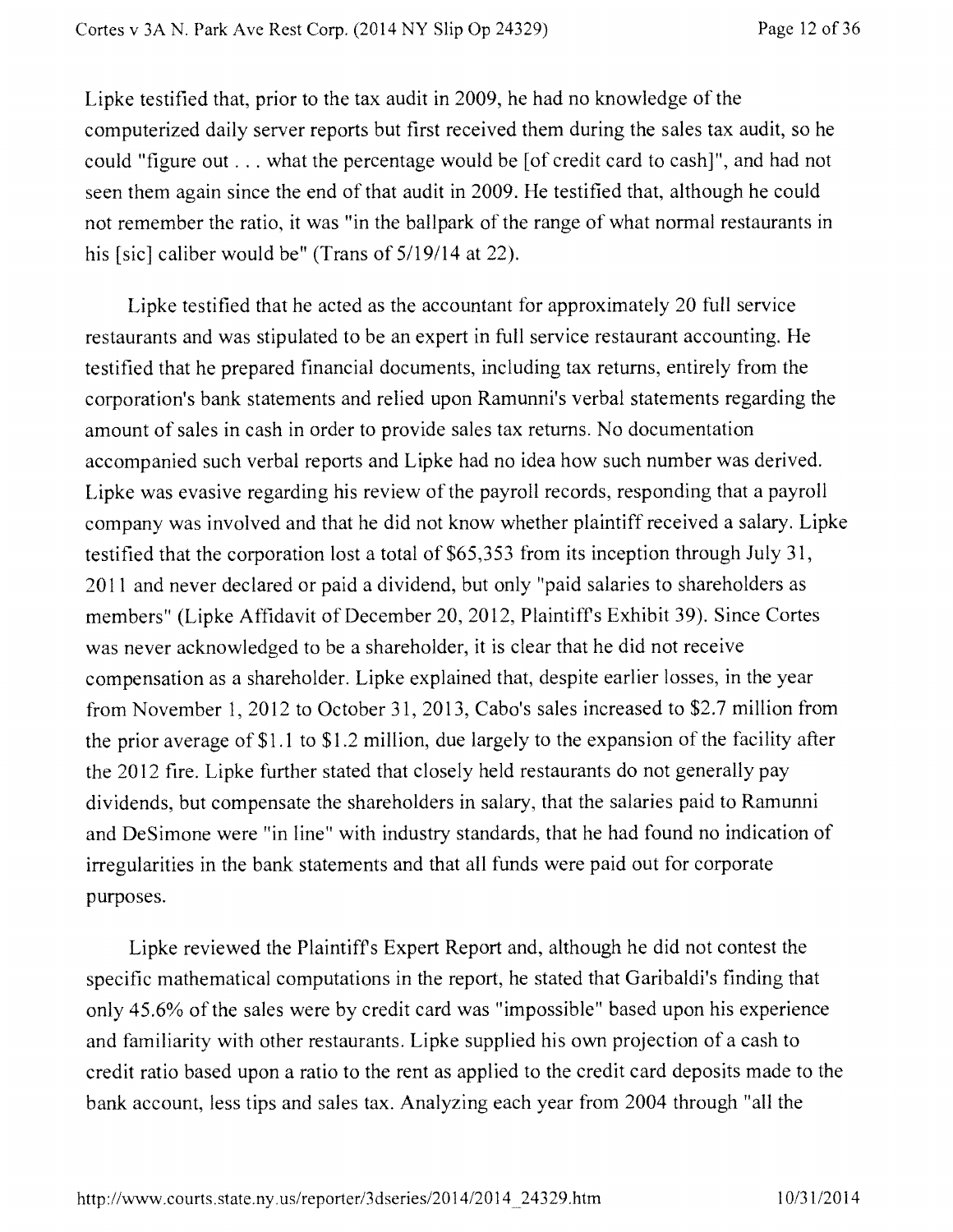years", he concluded that the ratio of cash to credit revenue averaged approximately 35/ 65.1FNIsi He testified that the credit card percentage of income in the restaurant business generally was never below 60%. When asked if he had any basis for determining whether the cash to credit ratio would vary depending on a particular day of the week, Lipke testified that he did not have any basis for knowing one way or the other. Lipke also testified that he disagreed with Garibaldi's valuation of the restaurant and that the value of a restaurant is between 40 and 60 percent of the gross sales. This testimony is rejected, however, as without foundation and well beyond Lipke's field of expertise.

Defendants argued throughout the trial that the restaurant was losing money each of its first ten years and did not become profitable until 2013, as reflected in their profit and loss statements, as well as their tax filings. They offered no expert analysis to controvert Garibaldi's testimony regarding his projection of actual unreported cash revenue, other than the testimony of their accountant Lipke. However, they did offer an alternative expert valuation of the business.

At trial, defendants called Howard Cannon, a Certified Forensic Consultant with a master's degree in business administration and extensive practical experience in the restaurant industry, who had never testified as an expert in business valuation, had never taken a course or been certified in business valuation, had never published in the field of business valuation and did not belong to any professional organizations. **IFN161** Cannon issued his expert report on December 4, 2013 ("Defendants' Expert Report"), in which he relied upon a current menu for the restaurant, profit and loss statements for fiscal years 2010 through 2012, tax returns between 2009 and 2012, affidavits from the accountant Lipke and Ramunni, a letter from the New York State Tax auditor regarding a franchise tax audit, and the Sales Summary from the restaurant for the period of December 23, 2012 - January 23, 2013. Cannon indicated that he reviewed approximately eighty-eight pages of documents in total, but did not review the restaurant's bank statements or the server reports relied upon in the Plaintiffs Expert Report. In both his written report and in his trial testimony, Cannon emphasized the importance of reliable, accurate information regarding the volume of sales in assessing the value of the business, but relied exclusively on the affidavit of accountant Lipke and the tax returns and financial statements he prepared, together with verbal communications with defendants' attorney and the affidavit of Ramunni as a corporate officer, to determine the value, without reviewing any of the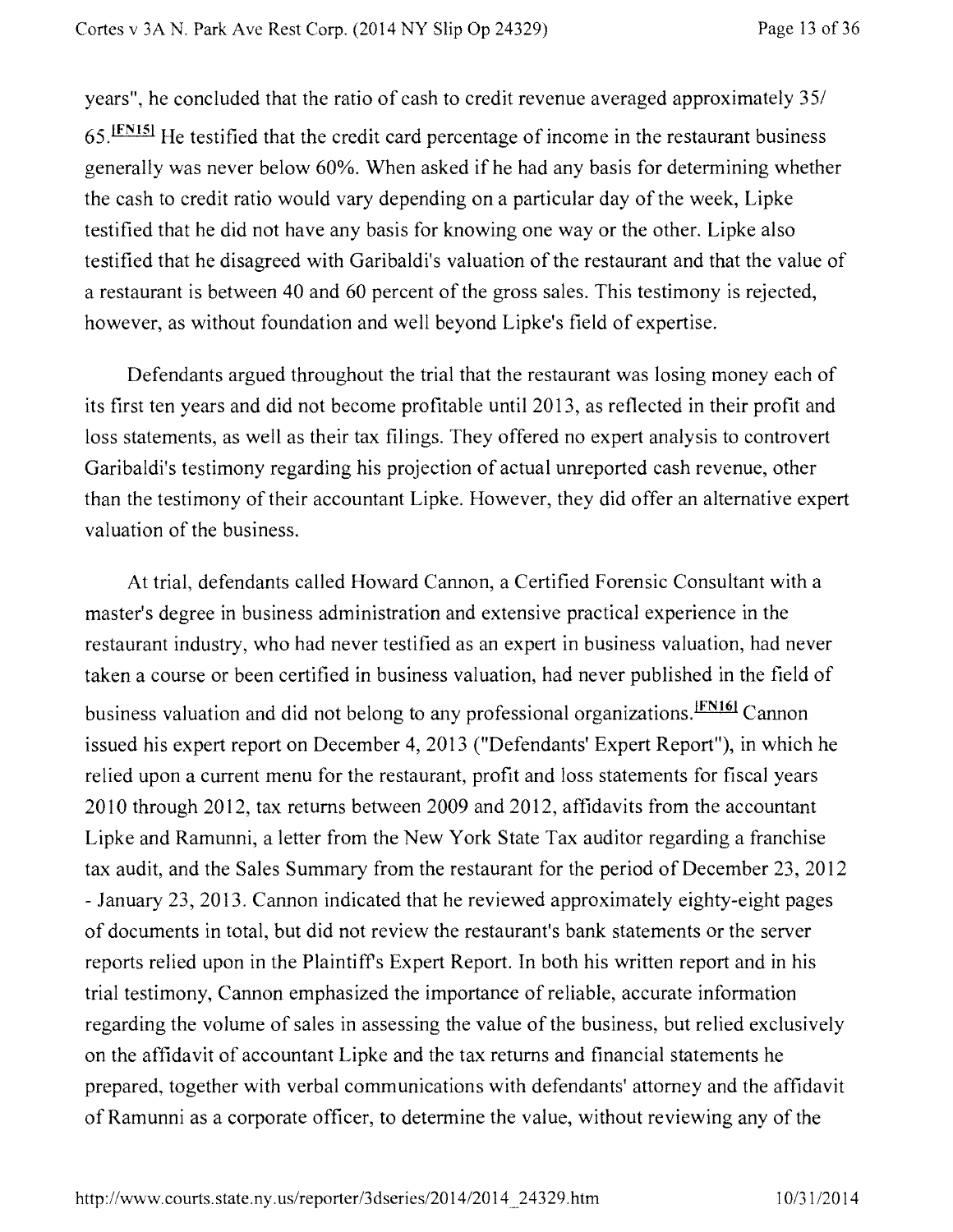primary records or such independent source as the bank records to verify the accuracy of the information he was given. He testified that he did not consider any liabilities of the corporation in making his valuation, but was required to accept the numbers in the tax returns and rely upon the CPA Lipke and "the bookkeeper" (apparently Ramunni).

In his Report, Cannon noted that there are three methods that can be used to determine the value of a restaurant, but "based on the limited number of documents [he was] provided to review for this matter, that one can only use the verifiable gross sales method to determine an initial value for this subject establishment". The Defendants' Expert Report stated, "[a]s a general restaurant industry valuation rule, a restaurant valuation can most easily be gleaned by assessing a value that is equal to 30 to 35% of the verifiable gross sales of the business . . .." Cannon relied upon an affidavit from Lipke that the gross sales volume for November 1, 2010 through October 31, 2013 was \$5,014,424.00. Although not explicitly stated in the Defendants' Expert Report, Cannon apparently divided this number by three and used it as the average of annual gross sales of the business. This was then multiplied by 30% and 35% to arrive at an "initial data-point for the Fair Market Value" for the restaurant of between \$501,000 and \$586,000. Cannon further stated that the "potential impact of yet-to-be determined minor influences of plus or minus [\* I 0]fifteen-percent" would expand that range to \$425,000 to \$674,000, although Cannon was not provided the information necessary to assess such influences, rendering such opinion speculative. Based upon this analysis, plaintiffs 16.67% share of the corporation was projected by Cannon to be worth between \$70,848 and \$112,356. At trial, and in his Expert Report, Cannon stated that since plaintiff is a minority shareholder without decision-making authority, his shares are not desirable and this value would be further reduced by 30-50% to a range of \$35,424 to \$78,649. Cannon took particular note of the difficulty in determining the value of an independent restaurant, like Cabo, because such businesses are largely cash-based, making verification of "dividends" (the return to the owners), elusive. The Court notes that such difficulty would also arise with respect to a valuation based on gross revenues if cash revenue is diverted or inaccurately recorded. Cannon did not address the issue of the restaurant's profits, if any, or plaintiffs share of those profits, as he was only asked to address the value of the business, describe his method in making the determination of value and set the value of plaintiffs shares on the open market.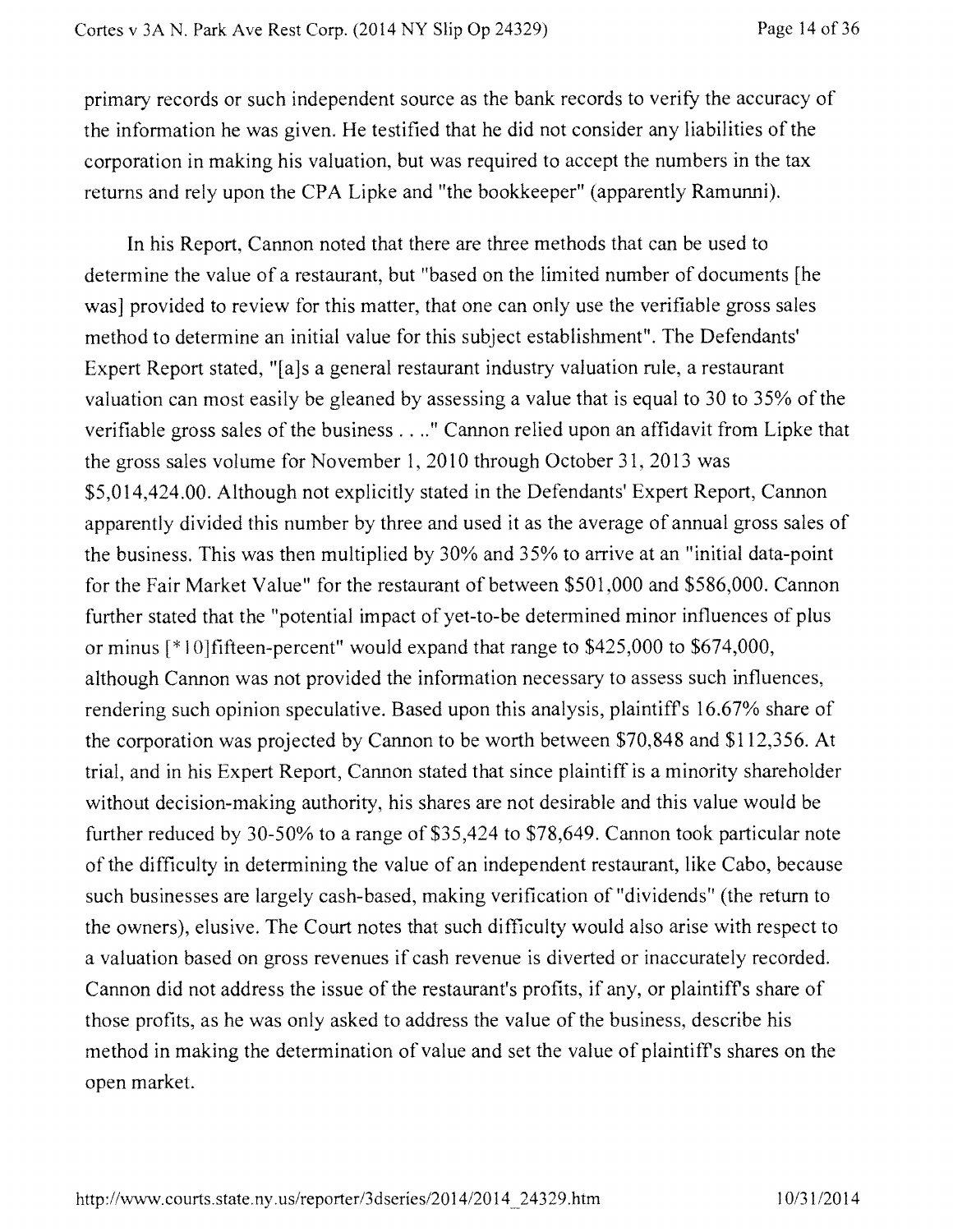The Defendants' Expert Report includes a number of notable caveats. Cannon explained that for the gross sales method of valuation to be accurate, "gross sales numbers must be verifiable by a Certified Public Accountant (CPA) that is licensed in the state where the establishment is operating" and could not "stress enough that a valuation is only as good as the verifiable data and verifiable information that can be provided and used to assess the value from." Further, Cannon stated:

It should be noted that I am not a Certified Public Accountant, nor was I asked to review any of the numbers pertaining to this matter to determine if I had any opinion as to the accuracy or authenticity of the sales, expenses, and/or profits or losses of the subject establishment; rather, I was asked to opinion off of the numbers that I was provided and assuming that all numbers provided were true and accurate.

At the conclusion of the Defendants' Expert Report, upon review of the Plaintiffs Expert Report, Cannon noted:

Based on my very brief and initial cursory review of the [Plaintiffs Expert Report] and prior to [defendants'] counsel requesting that I do not review and/or consider any further due to cost and time constraints, I recognized that clearly Mr. Garibaldi was provided access to significantly more financial information and significantly different data-points to consider than what I was provided. I am not a Certified Public Accountant and, therefore, cannot attest to the validity and/or accuracy of any of the financial data-points used and/or collected by Mr. Garibaldi in any way at any time. Further, I am not able to opine at this time about the methodology used or the opinions arrived at within Mr. Garibaldi's report without expending significantly more time on this matter.

As is evident from Mr. Cannon's own disclaimers, the expert opinion proffered by defendants is fraught with speculation, is without a reliable foundation in professional analysis, and begs the very question raised in this litigation: what were the actual sales revenues of the [\*11] restaurant in the years prior to commencement of this action. IFN17] level="1"> Although plaintiff's counsel accepted Cannon as an expert, this Court does not find him qualified to provide a competent opinion regarding the value of Cabo as a business, particularly in light of the suspect nature of the information provided to him.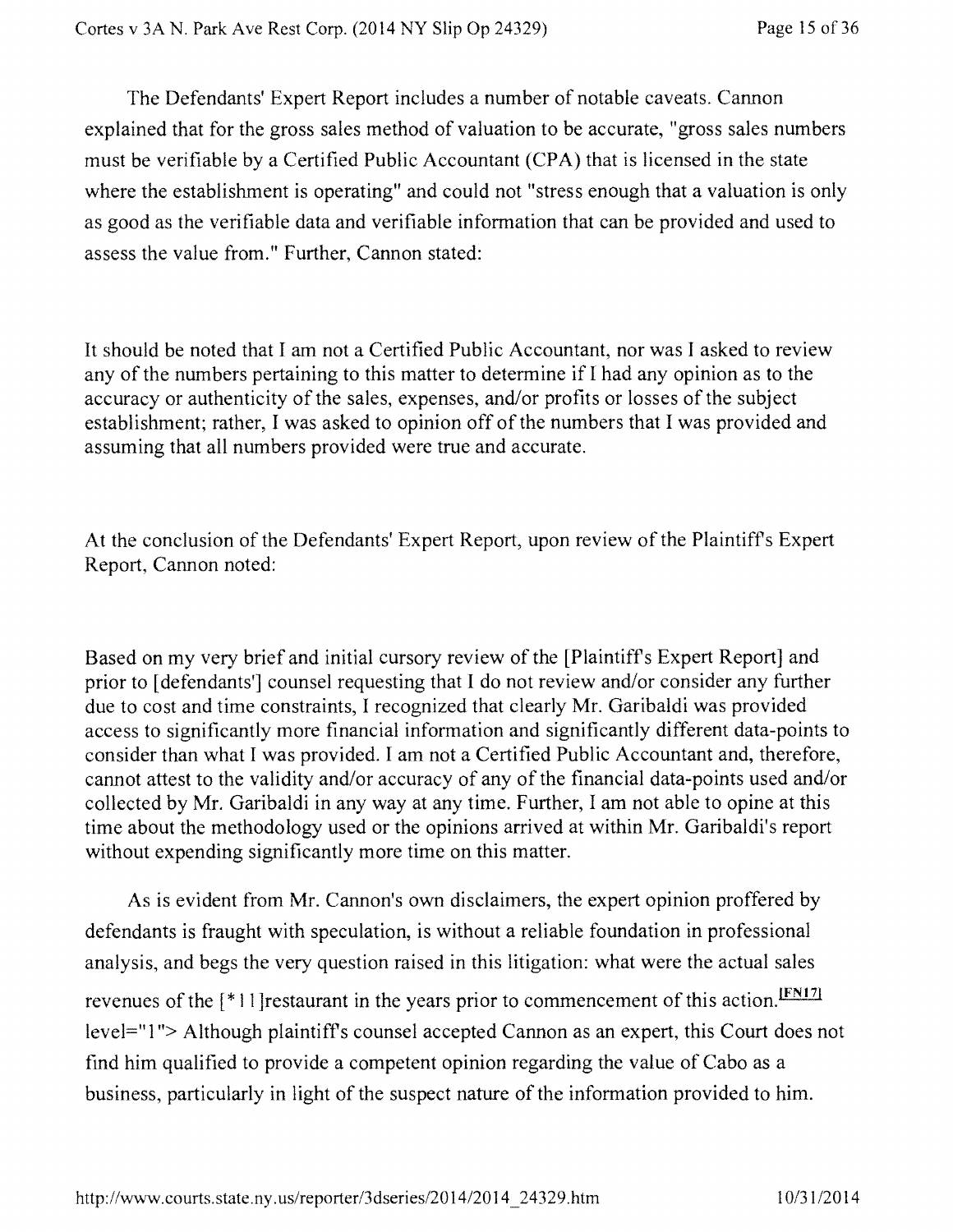Testifying on their direct case, Ramunni and DeSimone described the Agreement between Ramunni and Cortes as limited to a right to repurchase Cortes' shares at the \$50,000 price he had paid for them if he ceased working as the daytime manager of Cabo. According to DeSimone, plaintiff was encouraged to "buy [himself] a job". Both defendants testified to plaintiffs being drunk on the job and their efforts to get him alcohol treatment. They both also described plaintiffs performance as inadequate, that he was over-paying vendors for supplies, that he was over-staffing the restaurant, that his mis-management had resulted in unspecified losses and that business declined because of his drinking. Although no allegation of outright stealing was pursued, defendants claimed that plaintiff sometimes failed to account for all of the sales at the end of the day and "misappropriated" funds by incurring inappropriate expenses. Both defendants testified that no dividends had ever been declared but that the salaries paid to them and plaintiff were their only compensation. Both defendants further testified that plaintiff never asked to review the financial records but that informal discussions were held regarding the business. Ramunni testified that his failure to advise Lipke of plaintiffs ownership interest was an "oversight".

## *Defendants' Counterclaims*

At the close of defendants' case, plaintiffs CPLR 4401 motion to dismiss the remaining third and fourth counterclaims was granted as to the third counterclaim alleging a breach of the "contract" to accept \$50,000 in return for his shares upon his departure from employment as the daytime business manger. Defendants claimed they had offered \$50,000 for plaintiff's shares, but that he had refused their offer. They argued that they should not be required to increase the offer since the Agreement only specified a right of first refusal. Counsel further contended that plaintiffs departure effected a termination of the business relationship. Ruling on the motion, the Court found that the clear language of the Agreement provides no indication that the purchase price was limited to \$50,000. Nor, upon the evidence, would such limitation be rational. Plaintiff was employed elsewhere at the time he was solicited by DeSimone to manage Cabo and appears to have been making more than the \$700 a week initially paid to him at Cabo. He was traveling hours each day and working at least 15 hours a day, until 1 or 1:30 A.M.. Moreover, he borrowed the \$50,000 from his brother-in-law who, in turn, had taken a loan. There is no reasonable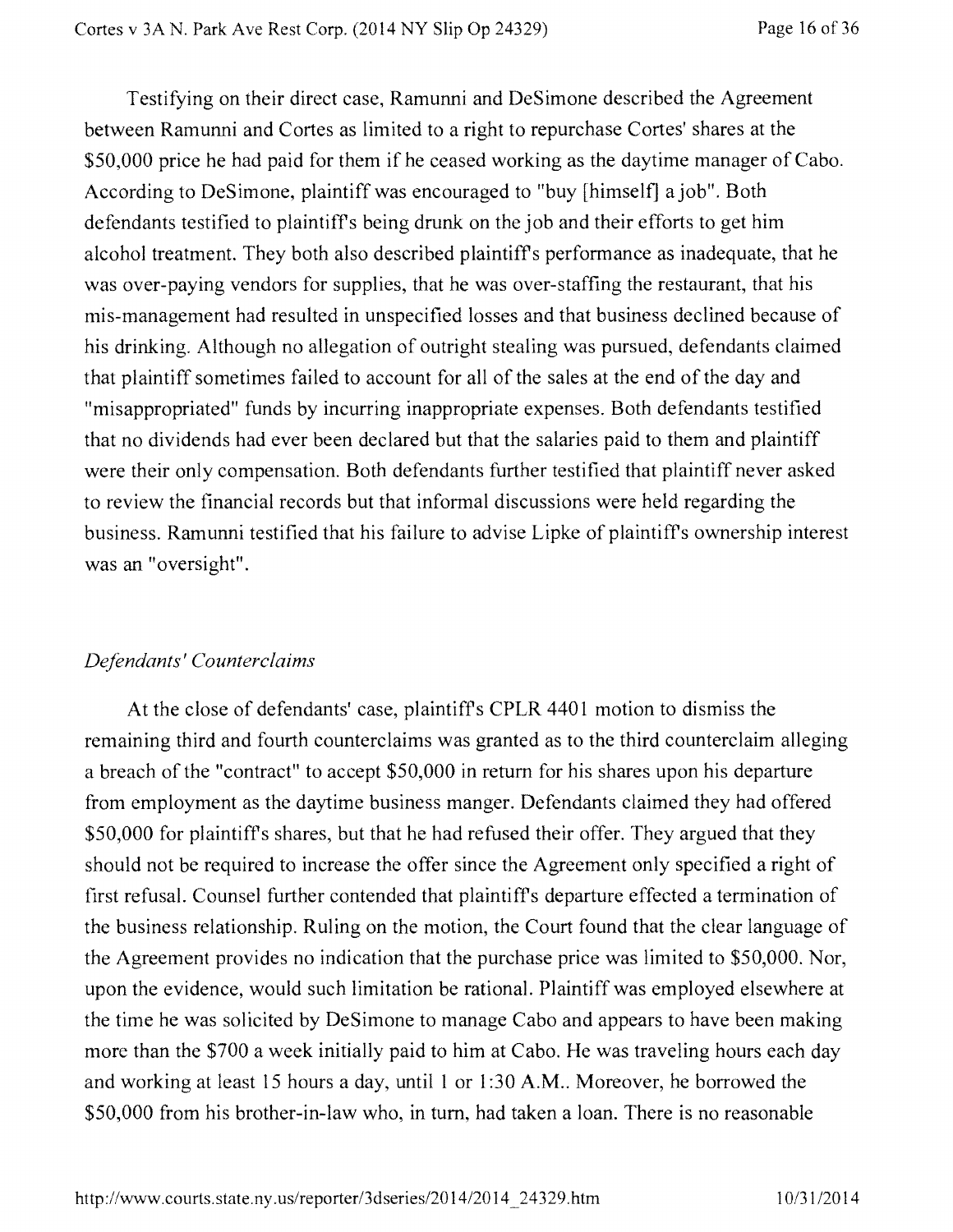possibility that plaintiff had purchased his shares just to secure the job as manager, without the promise, and expectation, that he would be sharing in the profits. Further, it does not  $[*12]$ appear that any relief is even requested in the third counterclaim as defendants were accorded their right of first refusal at the price they were willing to pay, unless defendants are seeking a direction to plaintiff to accept the \$50,000 and convey his shares. Such direction is not warranted by the language of the Agreement or the evidence. Accordingly, although the Court initially reserved on the complete dismissal of the third counterclaim, upon the assumption that defendants also sought to enforce a right to buy plaintiff out upon his departure, there is no merit to the third counterclaim upon the evidence or as pleaded and it is dismissed.

Defendants' fourth counterclaim, insofar as it survives, is based upon plaintiffs alleged breach of his employment contract in continuing to be "inebriated on the job" and failing to perform his duties properly, thereby causing the business to lose "opportunities". As plaintiffs counsel pointed out, there is no claim or evidence of a faithless employee that would justify a recovery against plaintiff and there is no evidence of actual damages other than general claims of a diminution in business. Plaintiff himself admitted that he frequently consumed significant quantities of alcohol while working, but there is no actual contract of employment that defines the terms such that simply consuming alcohol would constitute a breach of contract. Defendants tolerated any inadequacies in plaintiffs performance, relying on him to manage the restaurant, pay vendors, purchase food and staff the restaurant, as well as collect the days receipts, until he quit. This Court does not credit the testimony of defendants with respect to plaintiffs inadequacies in light of their own admissions regarding the extent of his responsibilities, finding such testimony to be tailored and not credible. Moreover, the right of an employer to be compensated by an employee is limited to a breach of the employee's duty of loyalty and good faith by acts of actual misconduct and disloyalty that are contrary to the employer's interests, thereby depriving the employer of profit and enriching himself at the employer's expense (see, *e.g., Phansalker v Anderson Weinroth & Co.,* 344 F3d 184, 200-203 [2d Cir 2003]; *Lamdin v Broadway Surface Advertising Corp.,* 272 NY 133, 138-139 [1936]; *Rodgers v Lenox Hill Hospital,* 239AD2d 140, 147-149 [1st Dept 1997] (dissenting opinion of Rubin,  $J$ ). There is no evidence of any profit gained by plaintiff at defendants' expense or of any acts of disloyalty. Under such circumstances, defendants' only recourse, in the face of what they contend were inadequacies or negligence in plaintiffs job performance, was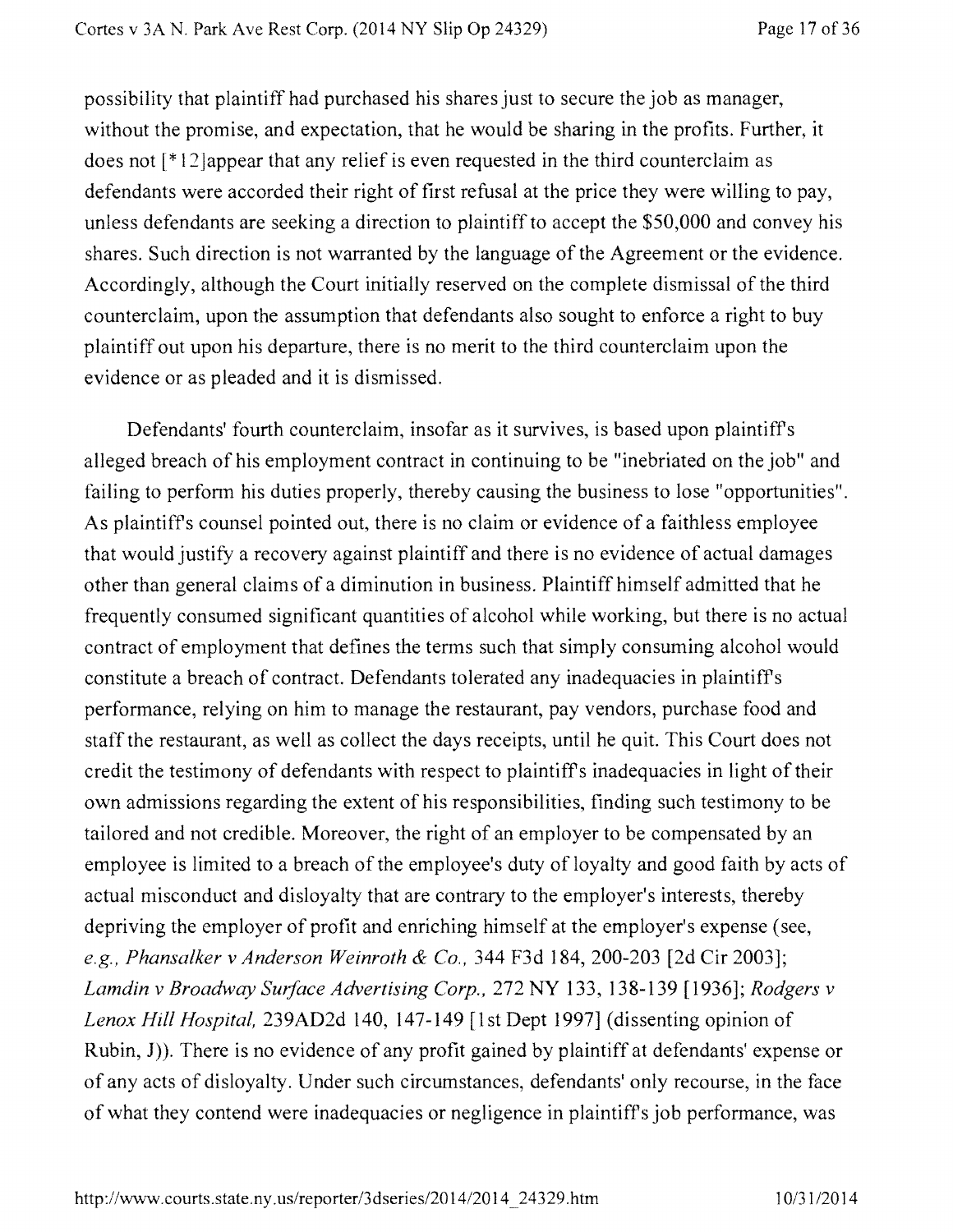termination *(Burke v Steinmann,* 2004 WL 1117891, \*7 [SDNY 2004]; *cf Feiger v hal Jewelry, Ltd.,* 41 NY2d 928 [1977]; *cf Bravin v Fashion Week,* 73 Misc 2d 974 [Civ Ct, New York County 1973]). Despite their suggestion that plaintiffs performance was so tainted by his alcohol consumption during working hours that he was incompetent in executing his responsibilities, they never fired him and retained his services as the sole daytime manager, in control of all aspects of the business under Ramunni's direction, for seven years, until he quit. <sup>[FNI8]</sup> Accordingly, defendants failed to prove their fourth counterclaim for breach of the employment contract and the claim is dismissed.

## *Plaintiffs Claims*

Addressing plaintiffs claims, considering the testimony of all witnesses, the expert [\* I 3]reports, and the corporation's financial records in evidence, it is clear that significant cash receipts were not reported in the corporation's tax returns and records and plaintiff was thus deprived of his share of significant profits that were diverted by defendants. The server reports for the eight dates sampled between July 9, 2011 and April 1, 2012 (prior to the fire on April 12) demonstrate that the restaurant received between \$6,386 and \$9,908 nightly in cash payments on the randomly selected Fridays and Saturdays (when the restaurant was busy and operated as a bar and club late into the early morning hours), and on non-holiday weekday nights, when the restaurant was fully operational, <sup>IFN191</sup> the server reports for randomly selected dates indicate that the restaurant received between \$1,327 and \$1,815 in cash payments nightly. However, the bank account statements demonstrate that, during this same time period, no more than \$5,300 in cash was deposited into the corporation's bank account in any given month. It is thus apparent that substantial receipts in cash were diverted. Defendants' explanation that cash was paid to certain vendors and employees is not corroborated with documentation of any kind and does not account for the sums actually unreported. While the total amounts of cash diverted from the corporation each year in Plaintiffs Expert Report is based upon an extrapolation, using a formula based upon the proportion of credit to cash receipts as reflected in the only reliable evidence produced, the server reports for eleven months, the Court finds the conclusions of plaintiffs expert, Garibaldi, with respect to the amount of cash diverted, to be reliable and grounded in competent analysis of the available data.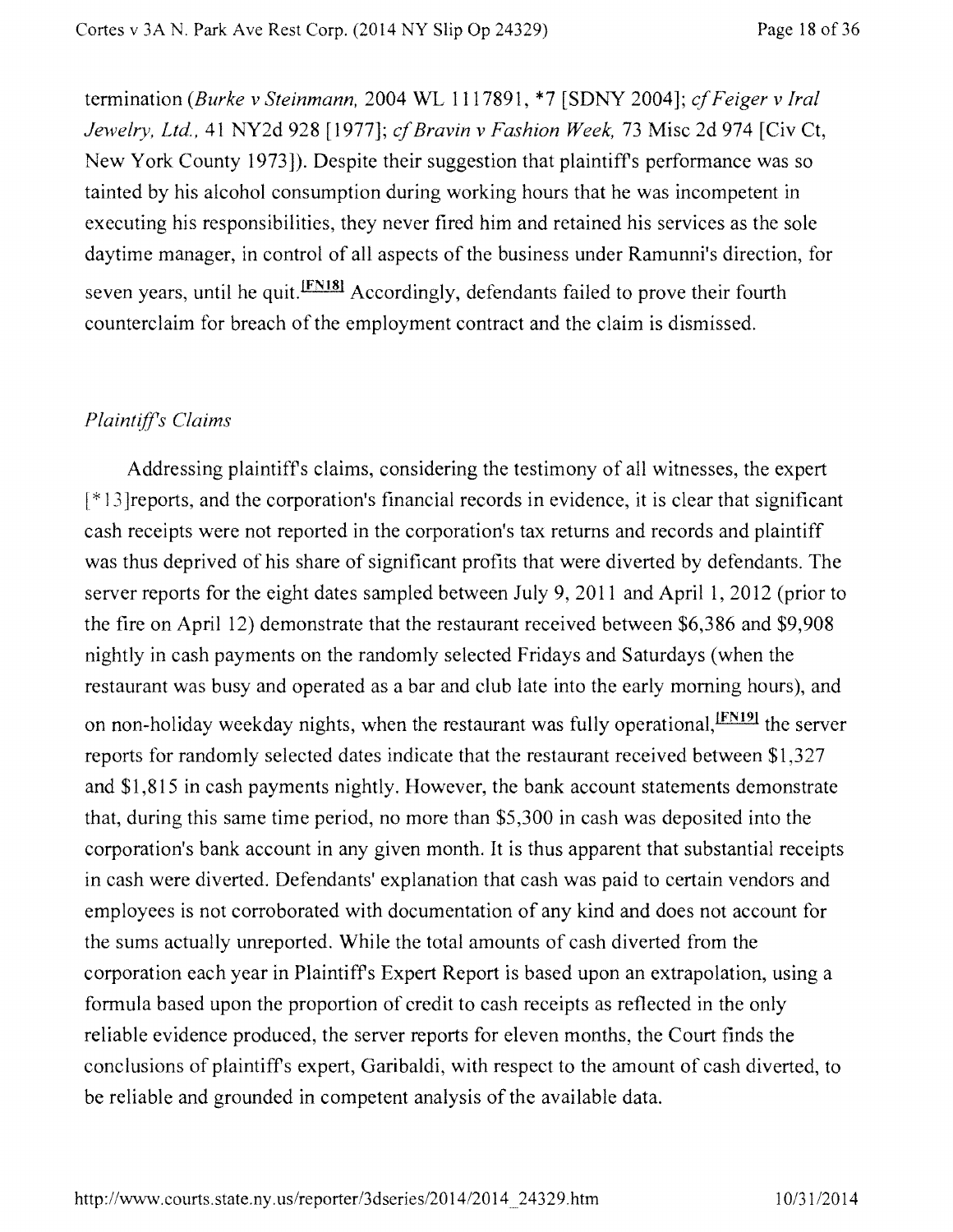Although challenged by defendants, the Court finds the statistical random sample generated by Madigan from the server reports provided for eleven months to be an appropriate method of sampling for the purpose of projecting cash receipts over the entire period at issue where inadequate records have been provided and finds the particular sample to be statistically significant. It is noted that the Appellate Division Third Department recently upheld the New York State Department of Taxation and Finance Audit Division's use of one sample day's cash to credit ratio, from a restaurant that kept inadequate cash sales records, in order to determine the cash revenue for a period of over two and a half years *(Matter of Hwang v Tax Appeals Trib. of the State of NY*, 105 AD3d 1151[3d Dept 2013]; see also *Matter of King Crab Rest. v Chu,* 134 AD2d 51 [3d Dept 1987]). The evidence here of the findings of a sales tax audit by New York State in 2009 or 2010, for the preceding three years, in which it was determined that the corporation owed in excess of \$80,000 in back sales tax, interest and penalties, which the corporation declined to contest and paid, $F_{N20}$  corroborates Garibaldi's conclusions that significant sums of cash were diverted from the corporation, which would have been profit, in which  $[$ \*  $]$ 4]plaintiff would be entitled to share.

By his own testimony, it was established that Ramunni acted as the corporation's bookkeeper and was responsible for the distribution of the cash received by the corporation, as well as all financial reporting to the corporation's accountant. Each morning he compared the daily server reports to the amount of cash given to him as taken in the day before. Cortes testified to having observed stacks of cash in a safe in the basement office. Although Ramunni

testified that cash withheld from the corporation's bank account was used to pay employees, vendors, and tips, the Court does not find such explanation sufficient in light of the size of the discrepancy between the amount of unreported cash and the records of Cabo's expenses. While plaintiff did not contest the defendants' distribution of tips to servers in cash, which was accounted for in Garibaldi's calculations by deducting from the actual credit receipts a conservative estimate of  $18\%$   $\frac{[FN21]}{[FN21]}$ , this Court's review of the bank account statements admitted into evidence, and the corresponding financial statements, reveals that numerous vendors, employees, and the individual defendants themselves, were paid each month by check. $[FN22]$  No receipts for cash, or even invoices for purchases, or employment records, which defendants are required by law to maintain, were offered in evidence to substantiate any cash payments. Accordingly, the defendants produced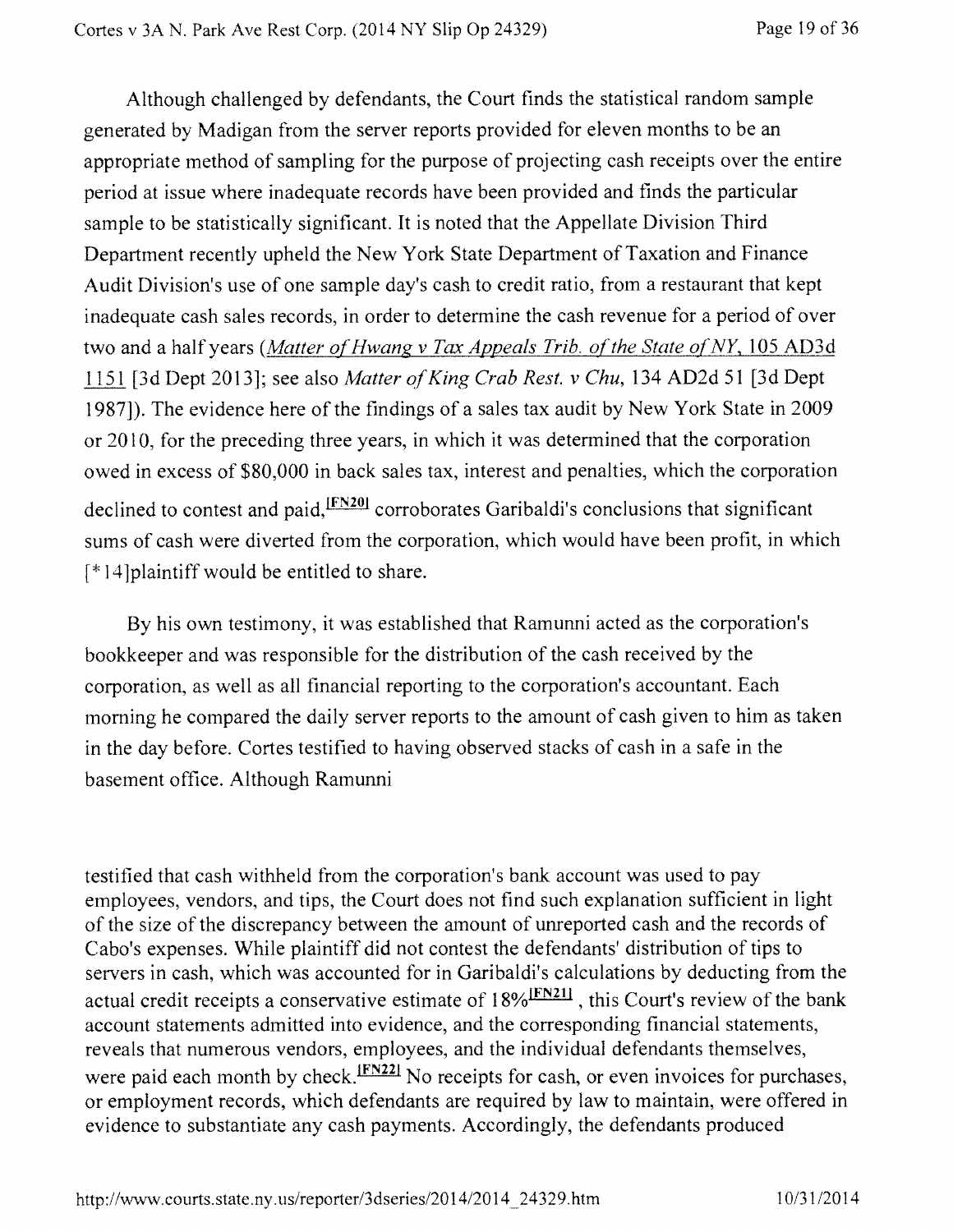insufficient evidence to support their contention that large sums of withheld cash were used to pay the corporation's expenses, including employee's wages and vendor payments.

Lipke testified that the sole method by which he determined the corporation's cash revenue, for inclusion in its financial statements and tax returns, was from verbal reports by Ramunni without any documentary support. This testimony seriously undermines Lipke's professional competence as an accountant and renders him incredible as a witness regarding the corporate earnings. Any records he prepared were clearly inadequate as a reliable indicator of the value of the corporation. Accordingly, this Court finds that the revenue reported in the corporation's financial statements and tax returns is inherently inaccurate. Similarly, as no accurate accounting was made of the cash received on a daily or monthly basis, the amount of cash deposited into the bank account of the corporation is also an unreliable means of determining the corporation's cash revenue.

In light of defendants' failure to provide any reliable records, other than the server reports, of actual revenue of the corporation, this Court finds the projections of revenue based upon the Credit/Cash Ratio, as described in Plaintiffs Expert Report and the testimony of Garibaldi, to be the appropriate method by which to assess the extent of defendants' diversion of cash revenue and determine the true value of the corporation. The Court is satisfied that Madigan randomly selected a statistically significant sample of server report dates for Garibaldi to review in order to [\*15] determine the cash to credit card ratio and is satisfied that a rational basis exists for Garibaldi's calculations. Garibaldi is a recognized, and highly experienced forensic accountant, expert in the field of evaluation of closely-held corporations, particularly where, as here, the parties have sought to hide the true value and the extent of their defalcation. Although the defendants repeatedly sought to discredit Garibaldi's conclusions at trial, the defendants did not provide their own expert, Cannon, with the server reports or bank statements relied upon by Garibaldi, precluded Cannon from reviewing Garibaldi's report, and did not retain Cannon, or any other independent expert, to analyze plaintiffs allegations of diverted cash and lost profits. Although Lipke testified that he never saw a restaurant with less than a 60% credit card to 40% cash ratio, he did not contest Garibaldi's method of calculating the estimated cash payments or contest Madigan's selection of random dates. While defendants challenged the application of the Credit/Cash Ratio to any time frame outside the period of July 2011 to July 2012, arguing that the ratio was derived from the server reports for only that period, it is defendants' failure to maintain and/or produce records for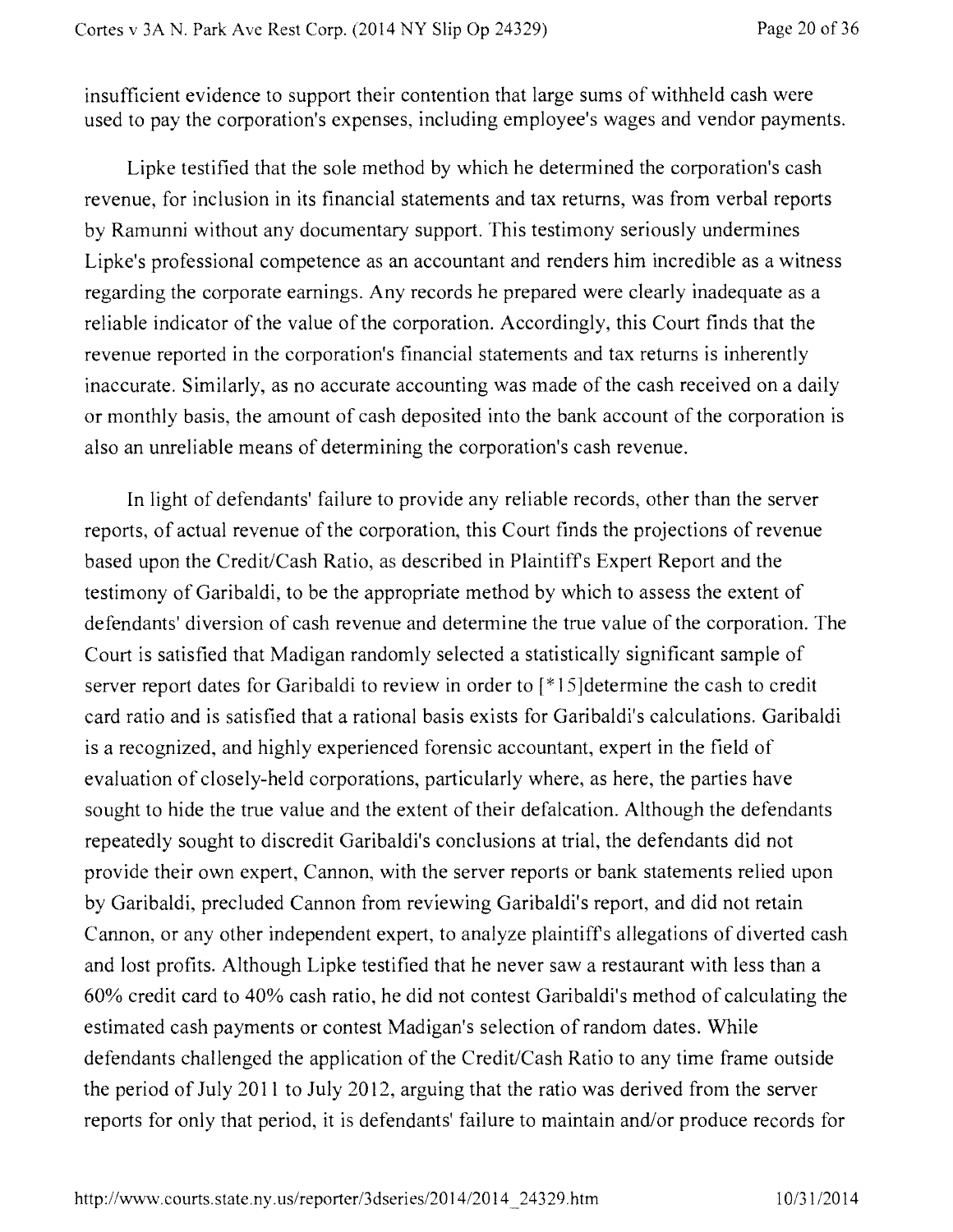any other period (other than, belatedly, for the Sales Summary period of December 2012 to January 2013), that has necessitated the use of the ratio for the entire relevant period. The defendants cannot be permitted to benefit from their purposefully inadequate recordkeeping, as a means of concealing their diversion of funds, to defeat plaintiffs claims. The sole reason that the plaintiff's expert applied the Credit/Cash Ratio over the course of a number of years is because the defendants maintained such inadequate, and obviously fraudulent, records. It is noted that the defendants' own expert witness, Cannon, testified at trial that the frequency of credit card use at restaurants has been increasing over the past 10 years, which suggests that the application of the Credit/Cash Ratio, dating back to 2003, may actually be a conservative estimate of the earlier cash payments to the restaurant. <sup>[FN23]</sup> As the plaintiff presented proof of the diversion of assets, and the "difficulty faced in calculating damages is attributable to the defendant[s'] misconduct", the level of uncertainty with respect to Garibaldi's approximation of the loss is permissible *(Wolf v Rand,* 258 AD2d 401, 402-03 [1st Dept 19991; see *In re Estate of Rothko,* 43 NY2d 305, 323 [1977]; *Gibbs v Breed, Abbott & Morgan,* 271 AD2d 180, 188-89 [1st Dept 20001; *Milbank, Tweed, Hadley & McCloy v Boon,* 13 F3d 537, 543 [2d Cir 1994]).

Accordingly, the Court finds that Garibaldi's application of the Credit/Cash Ratio to all of the credit card deposit records of the corporation, in order to estimate the total amount of undisclosed cash that was diverted to the individual defendants, was warranted, given the defendants' misfeasance and malfeasance in providing adequate records. Accordingly, this Court finds the application of the Credit/Cash Ratio of 45.6% credit card payments to 54.4% cash payments to be reliably based upon the available records and such method of calculating the amount of cash diverted to be appropriate. Based upon Garibaldi's calculations, the Court finds that \$3,719,407 of the \$11,246,703 in projected gross revenue for the period 2003 to the filing of the complaint on June 13, 2011, was diverted by defendants.

## *CONCLUSIONS OF LAW*

### *P161Breach of Fiduciary Duty*

"In order to establish a breach of fiduciary duty, a plaintiff must prove the existence of a fiduciary relationship, misconduct by the defendant, and damages that were directly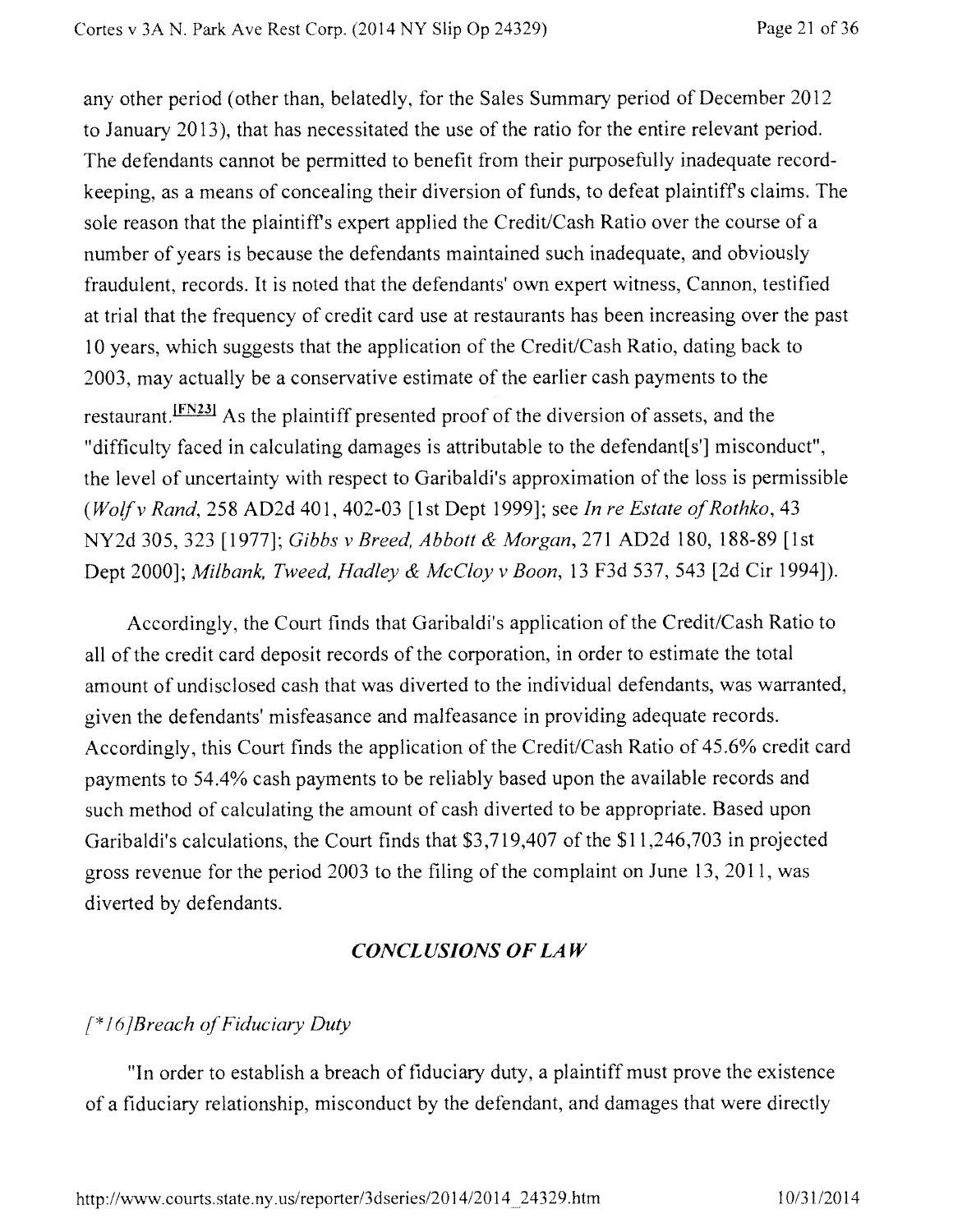caused by the defendant's misconduct" *(Kurtzman v Bergstol,* 40 AD3d 588, 590 [2d Dept 2007]). "A minority shareholder in a close corporation is owed a fiduciary duty by the majority shareholders" *(O'Neill v Warburg, Pincus & Co.,* 39 AD3d 281, 282 [1st Dept 2007]; see *Gjuraj v Uplift El. Corp., 110* AD3d 540 [1st Dept 2013]). As the plaintiff is a minority shareholder, he is owed a fiduciary duty by the individual majority shareholder defendants to scrupulously guard the assets of the corporation and honestly account to plaintiff for the application thereof. There was extensive testimony that Ramunni had control over the corporation's cash deposits, was responsible for comparing the cash placed in the safe to the cash reported in the server reports on a daily basis, reported the amount of cash received to the accountant, and directed how the cash was distributed or deposited into the corporation's bank account. While DeSimone appeared to have less involvement in the day-to-day management of the restaurant, he testified that he did not believe he had a duty to treat plaintiff as a shareholder entitled to share in the profit of the business but that plaintiff had merely "bought himself a job". DeSimone acknowledged plaintiff s \$50,000 capitalization of Cabo and his extraordinary hours of work supervising the operation of the restaurant. In fact, it was DeSimone who induced plaintiff to invest in Cabo, soliciting him to leave his employment in Manhattan to participate in the management of Cabo. For the duration of the trial, Ramunni and DeSimone have been represented by the same attorney and at no time has either defendant raised any allegations against the other. In the absence of any evidence that the two individual defendants did not collude in the diversion of cash and the manipulation of corporate records to disguise their defalcation, the Court infers that defendants shared the diverted cash and that each participated in the effort to cheat plaintiff out of his share of the return on his investment.

Upon review of the testimony and documents introduced into evidence, the Court finds that the preponderance of evidence established that significant sums of unreported cash were diverted from the corporation and the accountant was given false information to be included in the corporation's financial reports and tax returns. Although Ramunni was in primary control of cash receipts on a daily basis, DeSimone, who was also regularly present at the restaurant, consented to, and appears to have shared in, the diversion of assets. Both individual defendants were experienced restauranteurs, were regularly on the premises, and together controlled all aspects of the business. This Court finds the defendants' contention that the restaurant was not profitable for almost ten years to be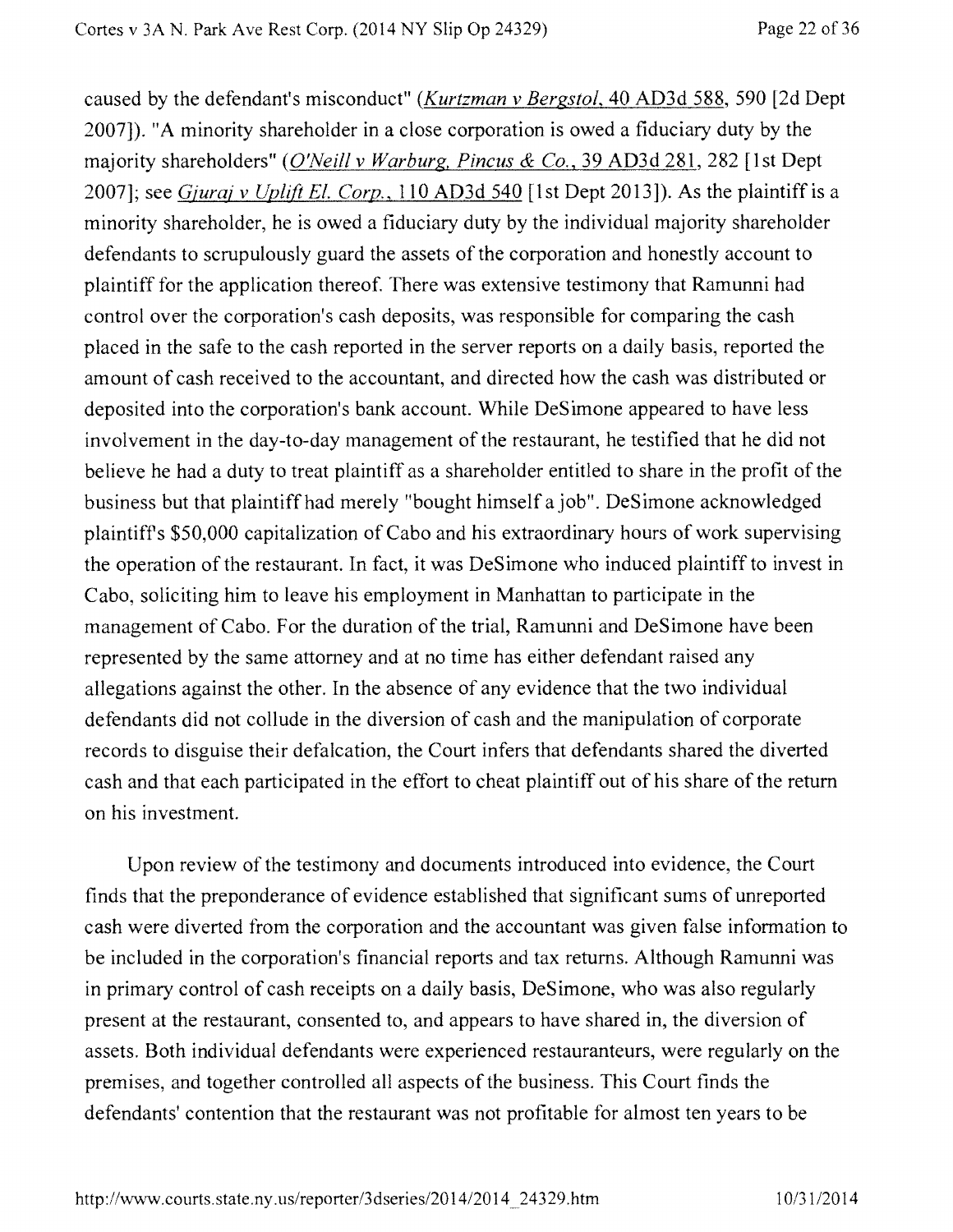incredible in light of the evidence of expansion and the revenue reflected in the server reports. The defendants' claim that the restaurant was losing money for ten years and then suddenly doubled its revenue and turned a profit upon the departure of Cortes and the expansion of a back patio, is not credible. Moreover, the limited reliable financial data provided further discredits the defendants' contentions. Clearly, defendants breached their fiduciary duty to plaintiff as a minority shareholder by diverting profits to themselves, without disclosure to plaintiff, depriving him of his right to share therein.

However, although "[a] minority shareholder in a close corporation is owed a fiduciary duty by the majority shareholders" *(O'Neill,* 39 AD3d at 282; see *Gjuraj,* 110 AD3d at 541), "allegations of mismanagement or diversion of assets by officers or directors to their own [\*17]enrichment, without more, plead a wrong to the corporation only, for which a shareholder may sue derivatively but not individually" *(Abrams v Donati,* 66 NY2d 951, 953 [1985]; see *Wolf v Rand,* 258 AD2d 401, 403 [1st Dept 1999] ( "[e]ven where the corporation is closely held, and the defendants might share in the award, the claims belong to the corporation, and damages are awarded to the corporation rather than directly to the derivative plaintiff'); *Yudell v Gilbert,* 99 AD3d 108, 114 [1st Dept 2012] ( "[a]llegations of mismanagement or diversion of corporate assets also plead a wrong to the corporation"); *Albany-Plattsburgh United Corp. v Bell,* 307 AD2d 416, 419 [3d Dept 2003], lv dismissed and denied 1 NY3d 620 [2004]; *Glenn v Hoteltron Sys.,* 74 NY2d 386, 392-393 [1989]). While a shareholder may have an individual cause of action "when the wrongdoer has breached a duty owed to the shareholder independent of any duty owing to the corporation wronged" *(Abrams,* 66 NY2d at 953), plaintiff Cortes has not alleged any breach of an independent duty owed to the plaintiff by the individual defendants separate from his claim that profits were diverted from the corporation (see *Herbert H. Post & Co. v Sidney Bitterman, Inc.,* 219 AD2d 214, 225 [1st Dept 1996]) IFN241. Accordingly, plaintiff's third cause of action for defendants' breach of fiduciary duty brought in his individual capacity must be dismissed.

Although plaintiff may not recover individually against the individual defendants for their breach of fiduciary duty in diverting the assets of the corporation to themselves, as a shareholder, plaintiff has established his derivative claim on behalf of 3A North Park for breach of fiduciary duty. Defendants argue that the plaintiffs derivative causes of action must be dismissed as the plaintiff did not demand that the board of directors of the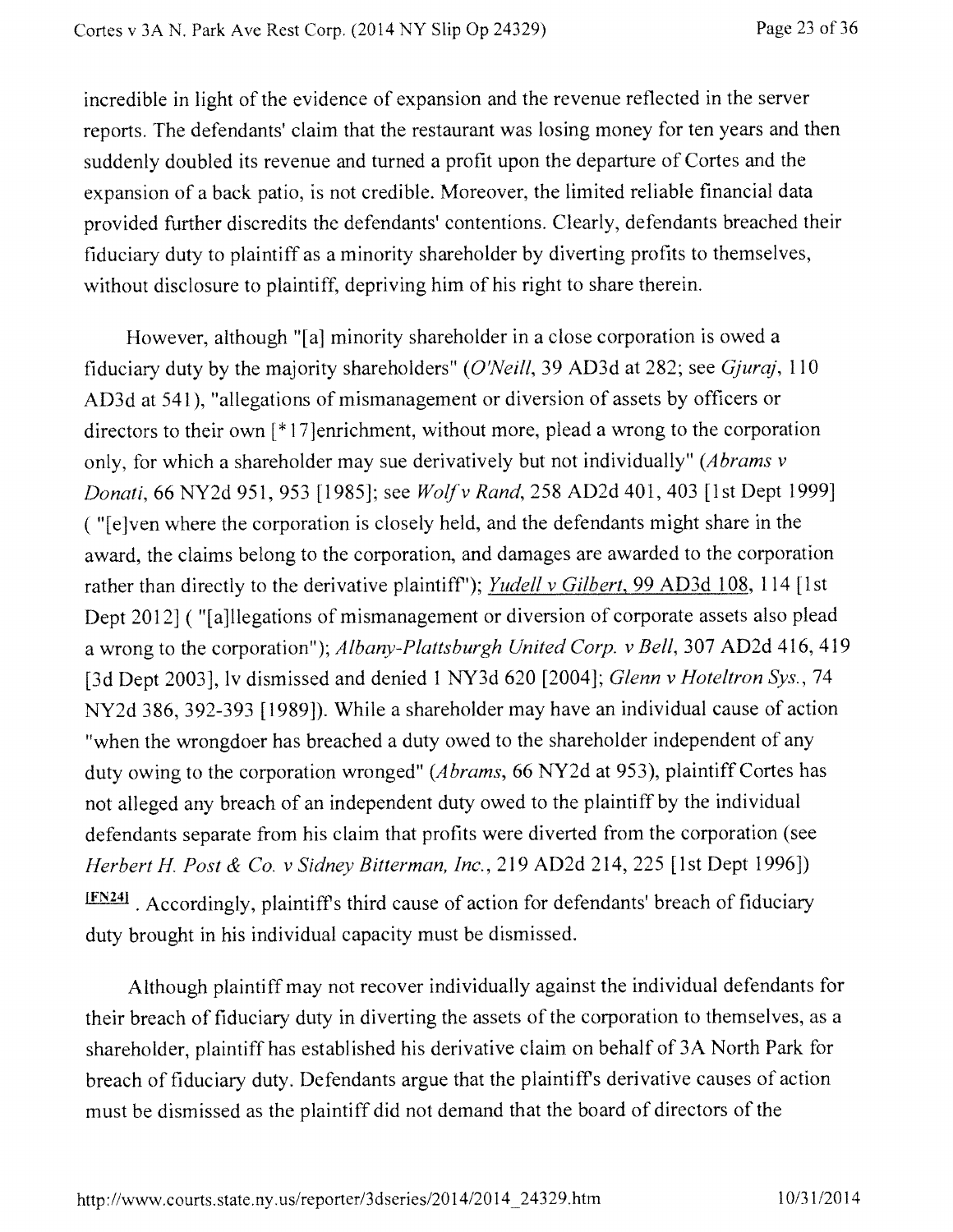corporation commence this action prior to bringing this action derivatively (see Business Corporation Law  $\S$  626(c)). However, the complaint specifically stated that the individual defendants, who are the majority shareholders, were responsible for all of the actions that form the basis of the complaint and any request to bring the present action would have been futile. This Court finds that any request for the individual defendants to commence the present action would have been futile and the plaintiff was not required to do so pursuant to Business Corporation Law § 626(c) (see *Bansbach v Zinn, 1* NY3d 1, 9 [2003]).

Accordingly, judgment is granted to 3A North Park upon the plaintiffs derivative eighth cause of action for breach of fiduciary duty *(see Abrams,* 66 NY2d at 953; *Wolf,*  258 AD2d at 403; *Yudell,* 99 AD3d at 114; *Albany-Plattsburgh United Corp.,* 307 AD2d at 419; *Glenn,* 74 NY2d at 392-393). However, although the Court has found Garibaldi's calculations based upon the Credit/Cash Ratio with respect to the projected revenue to be reliable, the Court declines to [\*18]adopt the "net income" identified in the Plaintiffs Expert Report as the basis for the calculation of damages because it appears to equate the amount of projected profit ("net income") with the sums of cash diverted without taking into account the cash revenues that were deposited into the bank account. The Court finds that the appropriate measure of damages for defendants' breach of fiduciary duty to the corporation is the difference between the actual revenue deposited and the projected total sales based upon the Credit/Cash Ratio. Accordingly, the revenue diverted from the corporation, through June 12, 2011, is \$3,719,407. This calculation was reached by subtracting the actual revenue deposited from the total sales as projected by Garibaldi in the Plaintiff's Expert Report. <sup>[FN25]</sup>

Pursuant to CPLR 5001, the recovery of interest is appropriate in this action as the individual defendants failed to properly account for the corporation's revenue for a number of years, during which time they benefitted from the use of the corporation's funds (see *Sexter v Kimmelman, Sexter, Warmflash & Leitner,* 43 AD3d 790, 795 [1st Dept 2007], citing *Aurnou v Greenspan,* 161 AD2d 438, 440 [1st Dept 1990], lv denied 76 N12d 713 [1990]; *Eighteen Holding Corp. v Drizin,* 268 AD2d 371 [1st Dept 2000]). While the Court finds Garibaldi's calculation of interest, from the mid-point of each tax year, to be consistent with CPLR 5001(b), Garibaldi calculated that interest based upon plaintiffs individual recovery of his 16.67% of net income through December 1, 2013.

http://www.courts.state.ny.us/reporter/3dseries/2014/2014\_24329.htm 10/31/2014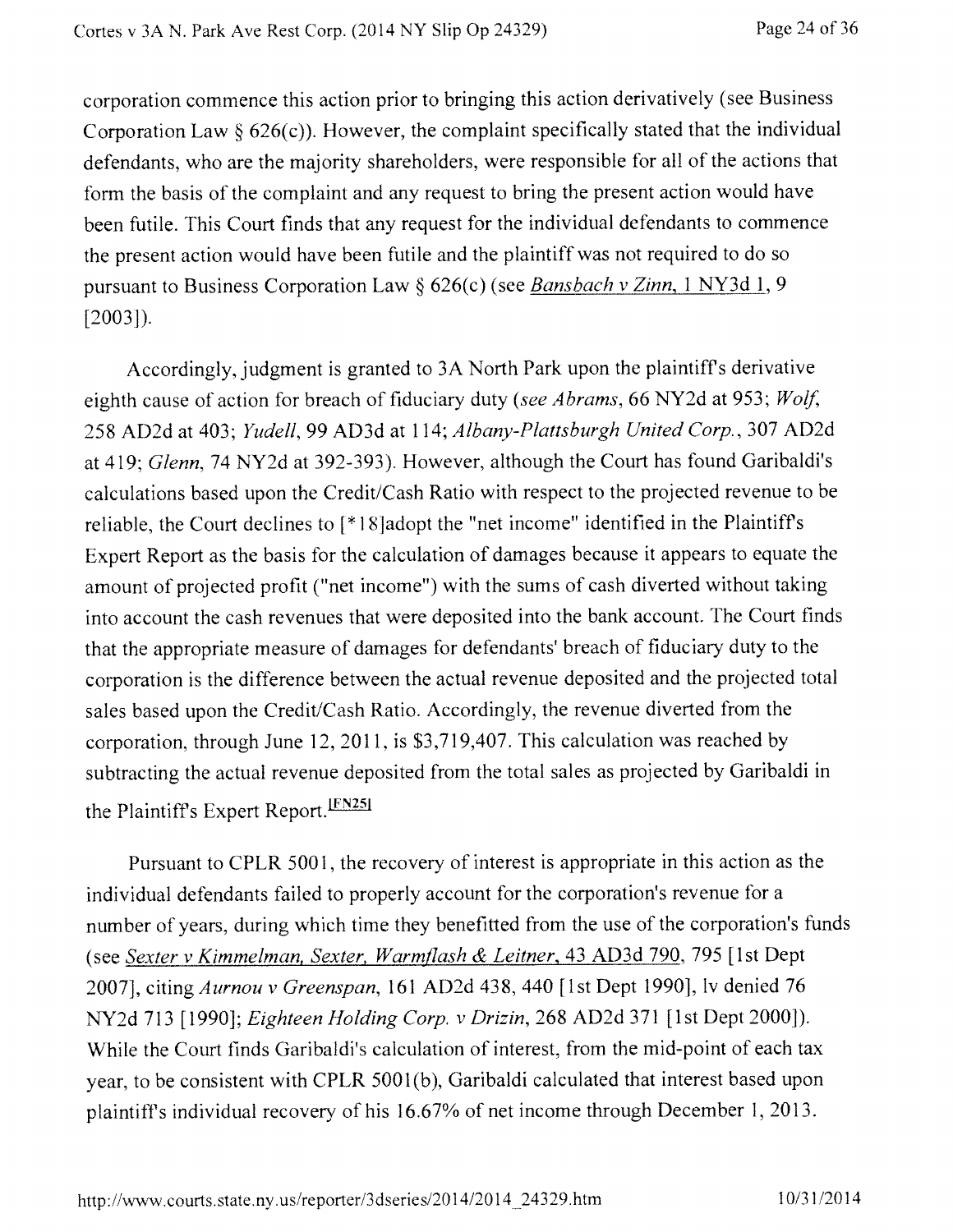Therefore, as the Court is awarding a derivative judgment based on diverted revenue only through June 12, 2011, and as revenue was diverted on various dates over multiple years, pursuant to CPLR 5001(b), a reasonable intermediate date between December 1, 2003 and June 12, 2011, October 1, 2007, appears to be more appropriate  $\frac{FN26I}{FN26I}$  (see *Hayden v P. Zarkadas, P.C.,* 18 AD3d 500, 501 [2d Dept 2005]; *Andersen v Weinroth,* 13 Misc 3d 1204(A) [Sup Ct, New York 2006]). Accordingly, the interest on the diverted revenue, calculated from October 1, 2007 to June 12, 2011, is  $$1,238,104.05$ . <sup>[FN27]</sup> Judgment shall enter on [\*19]plaintiffs derivative cause of action in favor of 3A North Park for \$4,957,511, with interest from June 13, 2011 to the date of entry.

## *Declaration of a Dividend*

Plaintiffs fifth cause of action against all defendants seeks the declaration of a dividend. Both Lipke and the individual defendants testified that no dividend has ever been declared by 3A North Park. This evidence is undisputed. In addition, the records of the corporation, while perhaps fraudulent, do not reveal any earnings from which a dividend might have been paid. It is long-established that "[a] stockholder may not maintain an action against a corporation to recover a dividend until one has been declared"(Godley *v Crandall & Godley Co.,* 212 NY 121,128 [1914]; *see also, Jones v The Van Heusen Charles Co.,* 230 App Div 694, 696 [3d Dept 1930]; *Giacopelli v Guiducci, 2007 NY Misc LEXIS 3859 [NY Sup Ct, Queens Co 2007]). The rule does not* preclude, however, recovery against individual directors who are guilty of fraud, breach of fiduciary duty and bad faith *(id),* however, such relief has been sought and effectively granted under plaintiffs eighth cause of action. Accordingly, the fifth cause of action is dismissed.

## *Common Law Dissolution*

Plaintiff s seventh cause of action seeks common law dissolution of the corporation. "[T]he remedy of common-law dissolution is available *only* to minority shareholders who accuse the majority shareholders and/or the corporate officers or directors of looting the corporation and violating their fiduciary duty" *(Matter of Sternberg [Osman],* 181 AD2d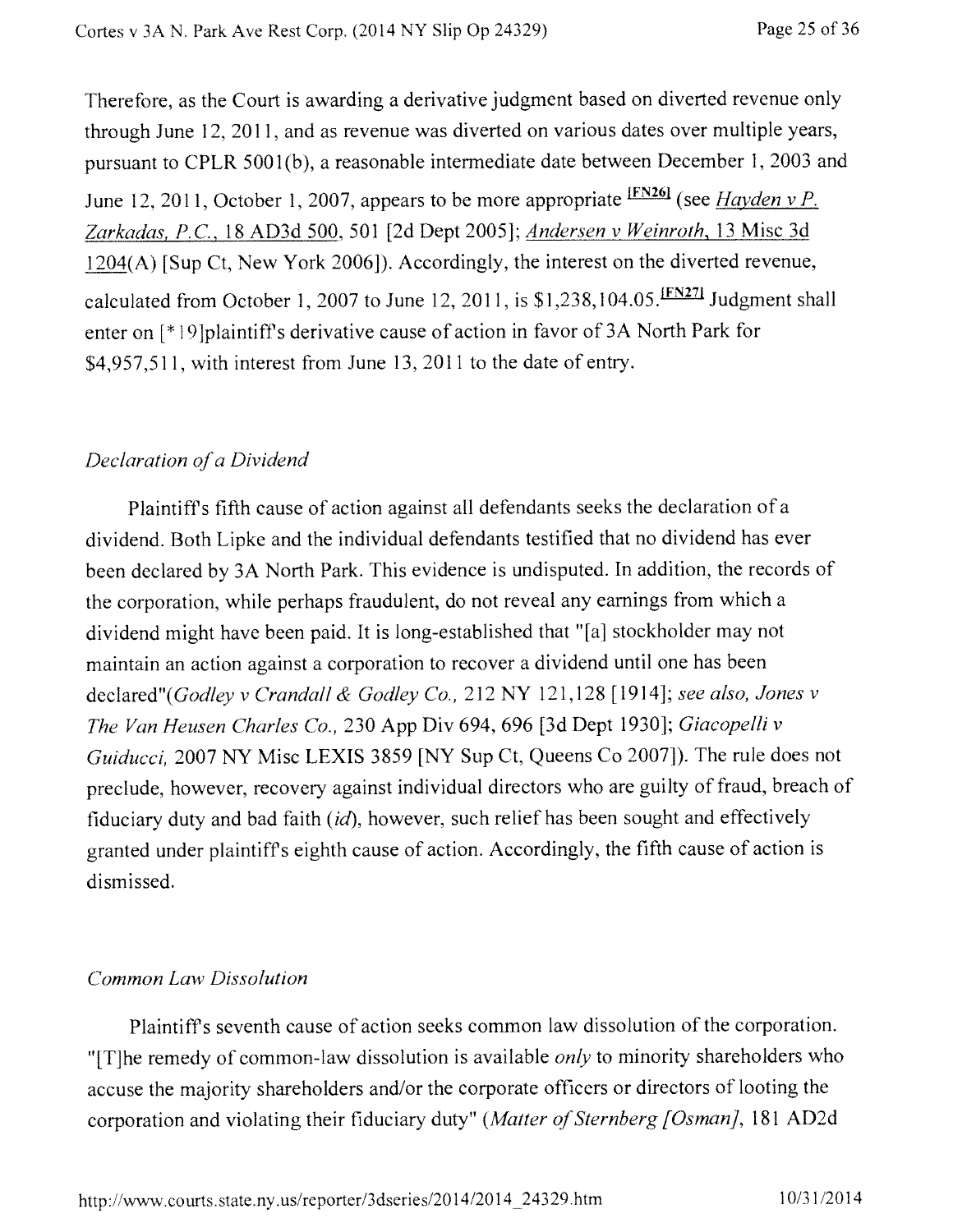897, 897-898 [2d Dept 1992], motion for lv dism'd 80 NY2d 892 [1992]). These grounds parallel, to some degree, the statutory grounds for judicial dissolution set forth in BCL §1104-a, which is unavailable to plaintiff because he does not reach the threshold criteria of owning at least 20% of the corporation. However, the equitable remedy of judicial dissolution at common law remains available where "the shareholders in control have been looting the company's assets at the expense of the minority shareholders, continuing the corporation's existence . . for the sole purpose of benefitting those in control,' and have sought to force and coerce [the minority shareholders] to sell and sacrifice their holdings to those in control<sup>"</sup> (*Ferolito v Vultaggio*, 99 AD3d 19, 28 [1st Dept 2012], quoting *Leibert v Clapp,* 13 NY2d 313, 315-316 [1963]). As explained by the Court of Appeals in *Matter of Kemp & Beatley[Gardstein]*(64 NY2d 63 [1984]), historically, [m] inority shareholders were granted standing in the absence of statutory authority to seek dissolution of corporations when controlling shareholders engaged in certain egregious conduct [citations omitted]. . . Predicated on the majority shareholders' fiduciary obligation to treat all shareholders fairly and equally, to preserve corporate assets, and to fulfill their responsibilities of corporate management with scrupulous good faith', the courts' equitable power can be invoked when it appears that the directors and majority shareholders "have so palpably breached the fiduciary duty they owe to the minority shareholders that they are disqualified from exercising the exclusive discretion and the dissolution power given to them by statute""(64 NY2d at 69-70, quoting *Leibert, supra)*. As the plaintiff has proved that the individual defendants have breached their duty to him as a minority shareholder by looting the corporation of its profits in violation of their fiduciary duty to the corporation, even going so far [\*20]as to seek to compel his transfer to them of his entire interest for no more than his original investment, offering no consideration for the value of his share of the corporation, plaintiff has established his right to common law dissolution.

Whether it is necessary to actually dissolve the corporation in order to redress plaintiffs grievances is, however, a matter to be considered independently once grounds for dissolution have been established *(cf Leibert,* 13 NY2d at 318). Business Corporation Law §1104-a(b)(1) directs the court, in analogous circumstances of a 20% shareholder action for dissolution based upon grounds comparable to those established here, to consider "whether liquidation of the corporation is the only feasible means whereby the petitioners may reasonably expect to obtain a fair return on their investment". Whereas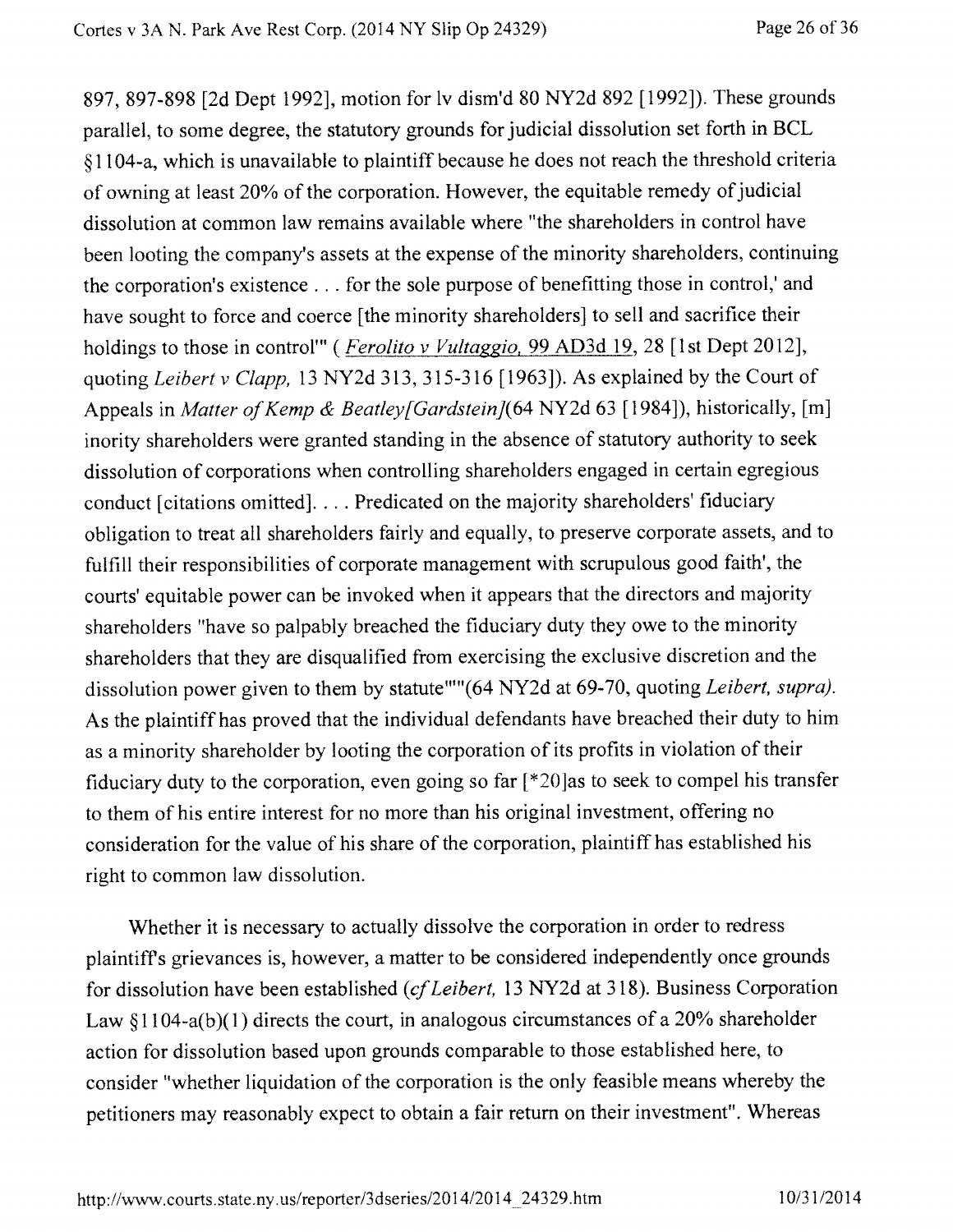judicial dissolution is an equitable remedy, the court has substantial discretion in determining the appropriate relief. In many situations, "a buy-out of plaintiffs interest for fair value . . . is the more appropriate remedy" *(Gjuraj v Uplift Elevator Corp.,* 110 AD3d 540, 542 [1st Dept 2013]; *see also Mizrahi v Cohen,* 104 AD2d 917, 920 [2d Dept 2013] ( "in certain circumstances, a buy-out may be an appropriate equitable remedy upon the dissolution of an LLC"). In this case, in his sixth cause of action, plaintiff seeks just such relief and, in their dismissed third counterclaim, defendants sought to enforce a contract to purchase plaintiffs shares, albeit not at fair value. Clearly, the parties do not wish to continue their association in this highly profitable business, but liquidation, in order to recompense plaintiff for the injustices visited upon him by defendants, is not warranted unless defendants fail to buy him out at fair value. FN281

Pursuant to BCL §1118, in a proceeding pursuant to BCL §1104-a, any shareholder, or the corporation itself, may elect to purchase the petitioner's share in order to avoid dissolution and liquidation. Under the statute, upon such election, the dissolution proceeding is stayed so that the court may determine the fair value of the petitioner's shares "as of the day prior to the date on which such petition was filed . . . giving effect to any adjustment or surcharge found to be appropriate . . . under section 1104-a". This rule appears to be equally applicable to common law dissolution *(see Robinson v Plaro Estates, Inc.,* 119 AD3d 542,545 [2d Dept 2014]).

Two different methods for determining the value of the business were described in expert testimony at trial. Plaintiffs expert, Garibaldi, applied the net income method using his own projection of net income for the last full fiscal year of the corporation ending July 31, 2012, and multiplying by a factor of 3 and 5 to produce a range he testified is appropriate based upon professionally-accepted standards.<sup>IFN291</sup> Defendants' expert, Cannon, based his determination of the [\*21]value on the gross sales method and relied upon the information as reported by the restaurant's accountant, Lipke. Cannon's expert report noted that in order for his valuation to be accurate, he must have reliable data regarding the gross sales. As heretofore noted, since Lipke's affidavit regarding gross sales for November 1, 2010 through October 31, 2013, upon which Cannon relied, is completely unreliable in that the restaurant received a large percentage of its revenue in unreported cash and Lipke's report of revenue was premised entirely on Ramunni's verbal undocumented representations of cash, Cannon's valuation of the corporation is rejected as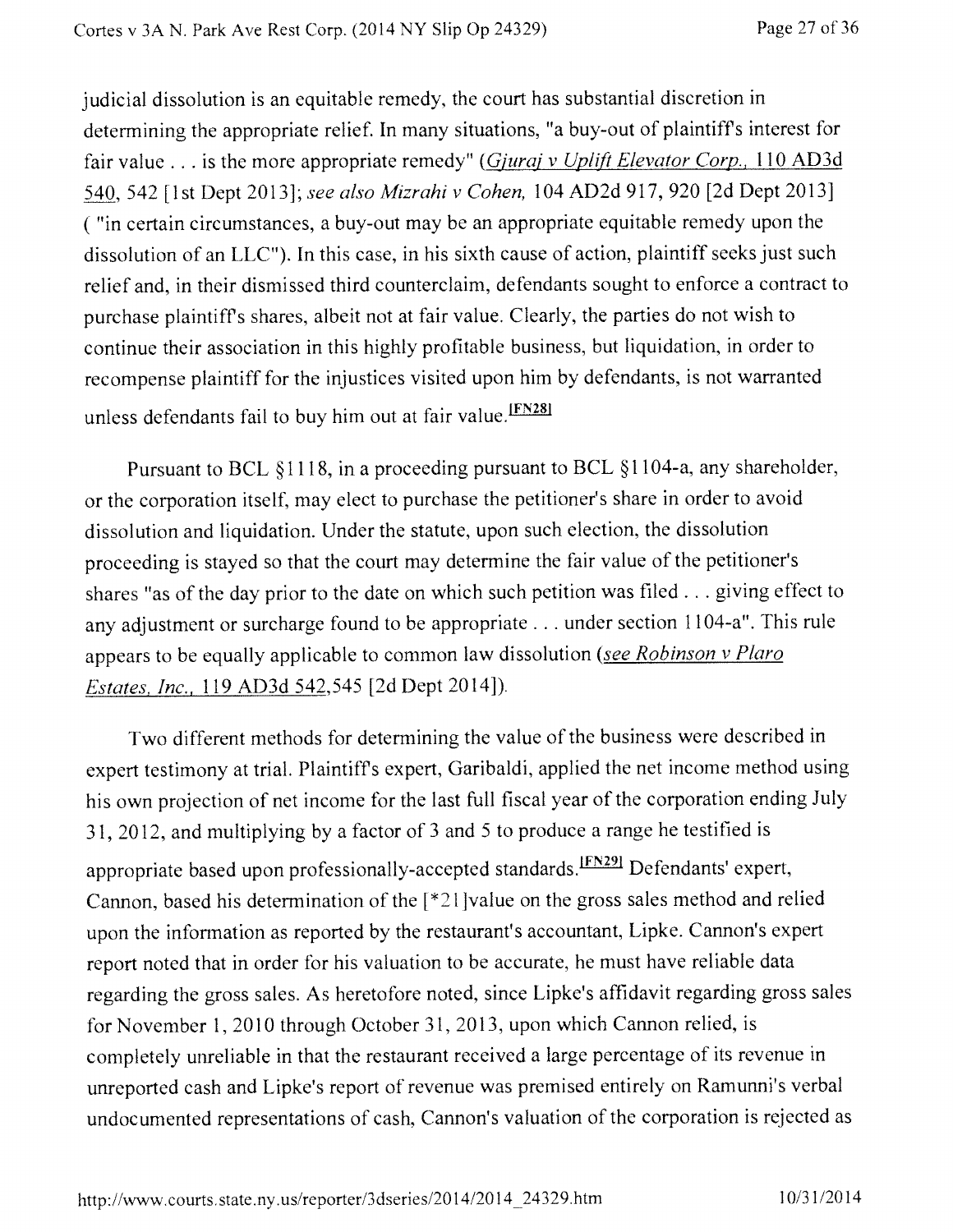unreliable. Moreover, Cannon himself indicated that his conclusion was merely "phase one" of a more complex analysis that was never completed.

While the Court finds Garibaldi's valuation method to be more accurate in the circumstances, Garibaldi does not address whether the marketability of the plaintiffs shares affect their value. Cannon testified that minority shares in a restaurant that do not give decision-making authority to the holder, are significantly less marketable and require a discount of 35 to 50% in order to attract a buyer. The application of such a "minority discount" based on lack of control has been expressly rejected in this State *(see Matter of Penepent Corp.,* 96 NY2d 186,194 [2001]; *Matter of Murphy v United States Dredging*  Corp., 74 AD3d 815, 818 [2d Dept 2010]), but the lack of general marketability of shares in a closely-held corporation is recognized to be a factor to be considered in valuing such shares *(see Murphy* at 818 (approving a discount of 15% for lack of marketability)). As no evidence was offered as to a discount specifically applicable to plaintiffs shares in this, apparently highly profitable, closely-held corporation, the Court will apply only a 10% discount for lack of marketability *(see Matter of Raskin v Walter Karl, Inc.,* 129 AD2d 642, 644 [2d Dept 1987]; *Matter of Blake v Blake Agency, Inc.,* 107 AD2d 139, 149-150 [2d Dept 1985]).

Unfortunately, neither expert offered an estimate of the corporation's value on the valuation date, June 12, 2011, the date prior to the filing of the complaint *(see Murphy* at 817). It is therefore necessary to compute the value of the corporation on June 12, 2011, from the calculations supplied by Garibaldi of net income (profit) for the fiscal year 2010 ending July 31, 2011, as modified by eliminating the last two months and substituting the months of July and August from the prior year, so as to determine the net income for the year prior to commencement of suit. Using Garibaldi's computations in which he deducted expenses, as reported in the tax return, from the estimated total revenue, as derived by applying the Credit/Cash Ratio to the total credit deposits contained in the bank statements, a net income for the year of \$1,072,059 is determined. In accord with Garibaldi's testimony that the value of the business is equal to 3 to 5 times the net income for the preceding year, the Court has multiplied  $$1,072,059$  by  $3,$   $\frac{[FN301]}{[FN301]}$  to yield a base valuation of \$3,216,177.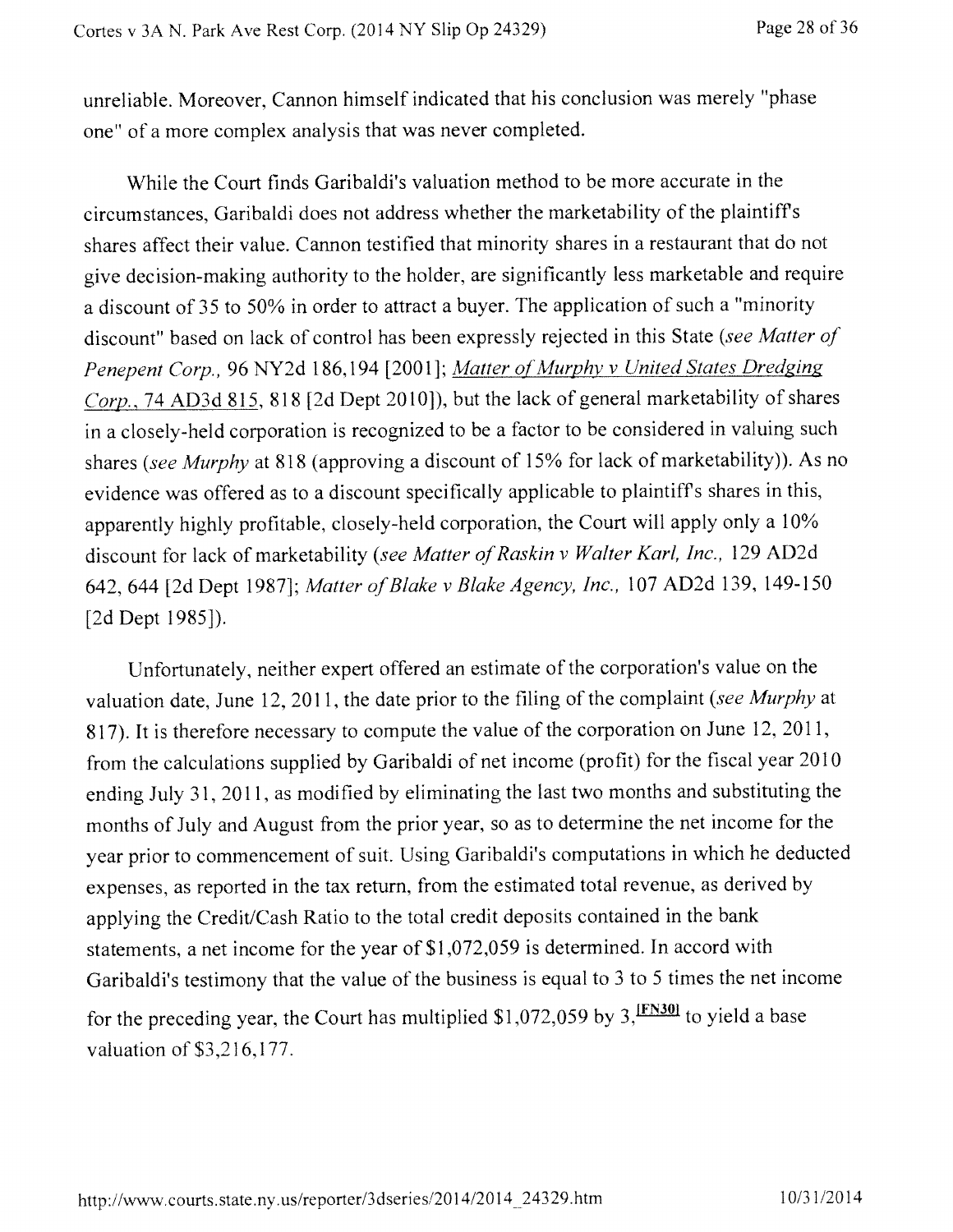In *Matter of Dissolution of Exterior Delite, Inc.* (14 Misc 3d 910 [Sup Ct, Bronx Co, 2006]), in an action closely analogous to the case at bar in which claims of misappropriation of corporate funds were interposed in a proceeding seeking dissolution of the corporations pursuant to BCL §1104-a, the Court rejected the finding of a referee that the evidence of diversion of [\*22}assets should be disregarded in the valuation of the corporation for purposes of a buy-out pursuant to BCL §1118, noting that "the alleged wrongdoing of misappropriation of corporate assets may play a role in the valuation determination [and is] relevant if [such misconduct] has had an adverse impact upon the corporation's value" *(id* at 915). The Court relied upon the language of BCL §1104-a(d), authorizing an adjustment to stock value upon a finding of wilful or reckless dissipation of assets, and the language of BCL §1118, directing that any such finding be given effect in determining the value of shares, concluding that a derivative action for misappropriation of assets is "intertwined with the determination of fair value' of petitioner's shares" *(id* at 916, quoting *Matter of Tosca Brick Oven Bread [Lubena],* 243 AD2d 416, 416 [1st Dept 1997]; *see also Matter of Gerzof v Coons,168* AD2d 619, 620 [2d Dept 1990] (finding the standard for determining fair value in the context of a BCL §1118 election is flexible and that misconduct that has had an adverse impact on the value of the corporation as an operating business may be considered); *Edmonds v Amnews Corp.,* 224 AD2d 358 [1st Dept 1996] (issues raised in derivative action may affect fair value and should be heard in tandem with dissolution)). This Court concurs in the *Exterior Delite* Court's analysis and reasoning.

This Court has determined that the individual defendants looted 3A North Park of

cash over many years, depriving the corporation of its profits, and a judgment is to be entered for the sums diverted. That judgment is an asset of the corporation that should be added to the value calculated based upon the net income for a single year for the purpose of assessing the fair value of plaintiffs shares. Accordingly, upon the addition of \$4,957,511 (the judgment for 3A North Park), to \$3,216,177, the Court finds the fair value of 3A North Park on June 12, 2011, to be \$8,173,688. Plaintiffs 16.67% interest is, accordingly, valued at \$1,362,554, less 10% as a discount for limited marketability (\$136,255), for a total fair value of \$1,226,299. As required by law, this sum, less a credit of \$25,000 acknowledged to have been received by plaintiff in cash, shall accrue interest from June 12, 2011, to the date of payment, at the statutory rate of 9% per annum *(see Matter of Blake,* 107 AD2d at 150). As defendants have indicated an interest in buying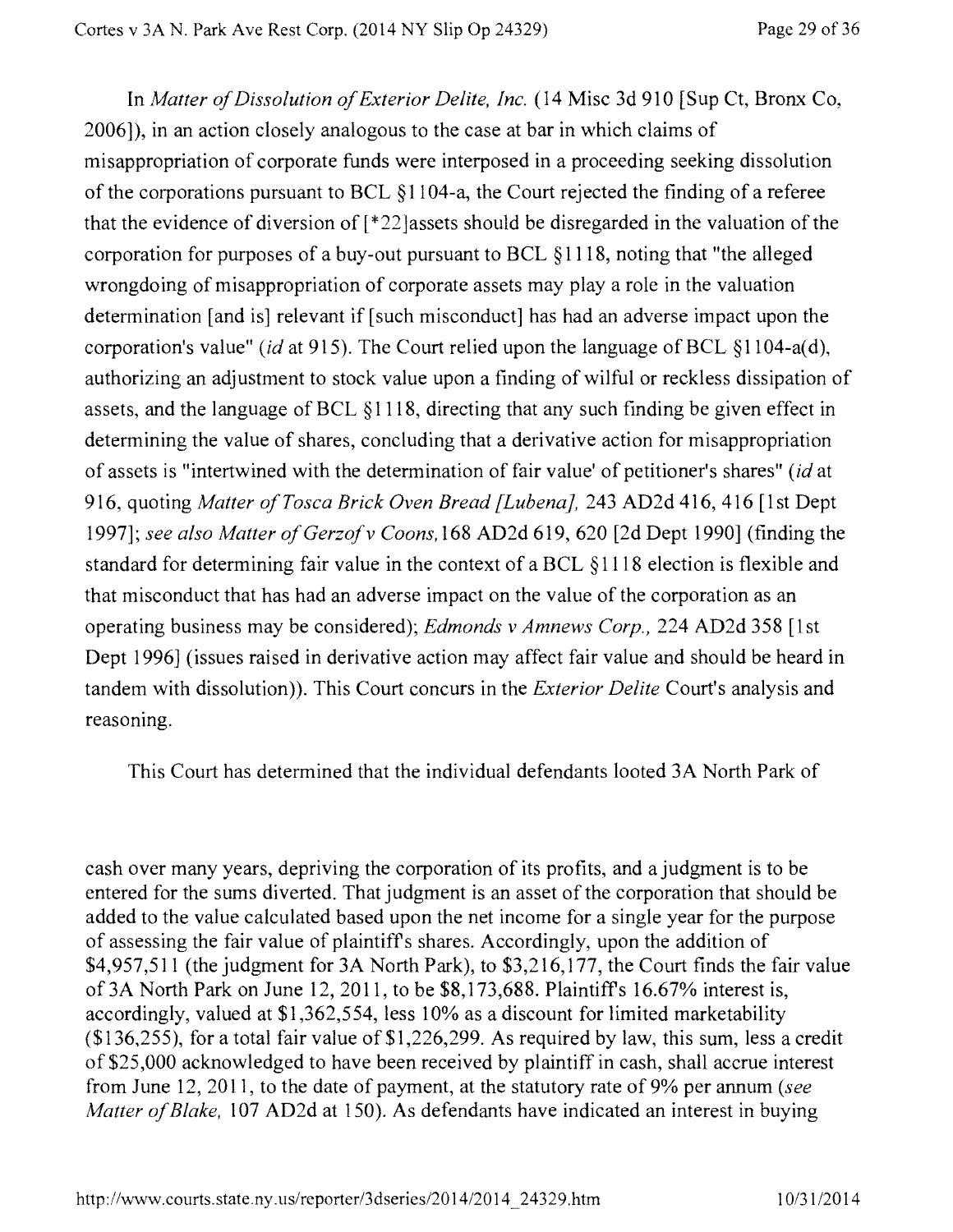plaintiffs shares to avoid dissolution, and such forced buy-out appears to be the preferable alternative to dissolution *(see Matter of Kemp & Beatley,* 64 NY2d at 73-75; *Gjuraj,* 110 AD3d at 542; *Mizrahi v Cohen,* 104 AD3d 917, 920 [2d Dept 2013]; *cf Fedele v Seybert,*  250 AD2d 519, 521 [1st Dept 1998] (citing to the BCL § 1104-a mandate to consider whether liquidation is "only feasible means" to protect interest of petitioner), the purchase of plaintiffs shares at the above price shall be closed within 90 days hereof, or as agreed between the parties. However, upon notice to this Court that no purchase is anticipated, dissolution will be granted and a liquidating trustee will be appointed by the Court.

#### *Constructive Trust*

Plaintiffs tenth cause of action seeks the imposition of a constructive trust, on behalf of the corporation, "over the money, property and assets of Ramunni and DeSimone and business entities to which they have diverted such funds". "A constructive trust is an equitable remedy and may be imposed [w]hen property has been acquired in such circumstances that the holder of the legal title may not in good conscience retain the beneficial interest" *(Rowe v Kingston,* 94 AD3d 852, 853 [2d Dept 2012] [internal quotation marks and citation omitted]; see *LMT Capital Mgt., LLC v Gerardi,* 97 AD3d 546 [2d Dept 2012]). "The elements of a cause of action to impose a constructive trust are (1) the existence of a confidential or fiduciary relationship, (2) a promise,  $[^*23](3)$  a transfer in reliance thereon, and (4) unjust enrichment" *(Quadrozzi v Estate of Quadrozzi,*  99 AD3d 688, 691 [2d Dept 2012], citing *Sharp v Kosmalski,* 40 NY2d 119, 121 [1976]; *Rowe,* 94 AD3d at 853; *Poupis v Brown,* 90 AD3d 881, 882 [2d Dept 2011]). Although Ramunni and DeSimone are deemed to have had a fiduciary relationship to 3A North Park, there is no evidence of any specific promise made by them or of any reliance by the corporation thereon so as to justify imposition of a constructive trust. Moreover, no property was identified at trial that was purchased with diverted funds, nor was there any proof that other businesses owned by defendants were the recipient of the diverted funds (see *Ali v Ahmad,* 24 AD3d 475, 476 [2d Dept 2005]; *Pizzurro v Pasquino,* 201 AD2d 635, 636 [2d Dept 1994]). Plaintiff failed, therefore, to prove any basis to impose a constructive trust. Further, "[a]s an equitable remedy, a constructive trust should not be imposed unless it is demonstrated that a legal remedy is inadequate" *(Bertoni v Catucci, 117* AD2d 892, 895 [3d Dept 1986]; *Evans v Winston & Strawn,* 303 AD2d 331, 333 [1st Dept 2003]). As plaintiff has not demonstrated that the legal remedy of a money judgment for damages will be inadequate, a constructive trust cannot be imposed over the assets of Ramunni and DeSimone *(see id.).* Accordingly, the tenth cause of action is dismissed.

*CONCLUSIONBased* upon Garibaldi's valuation using the estimated net income for the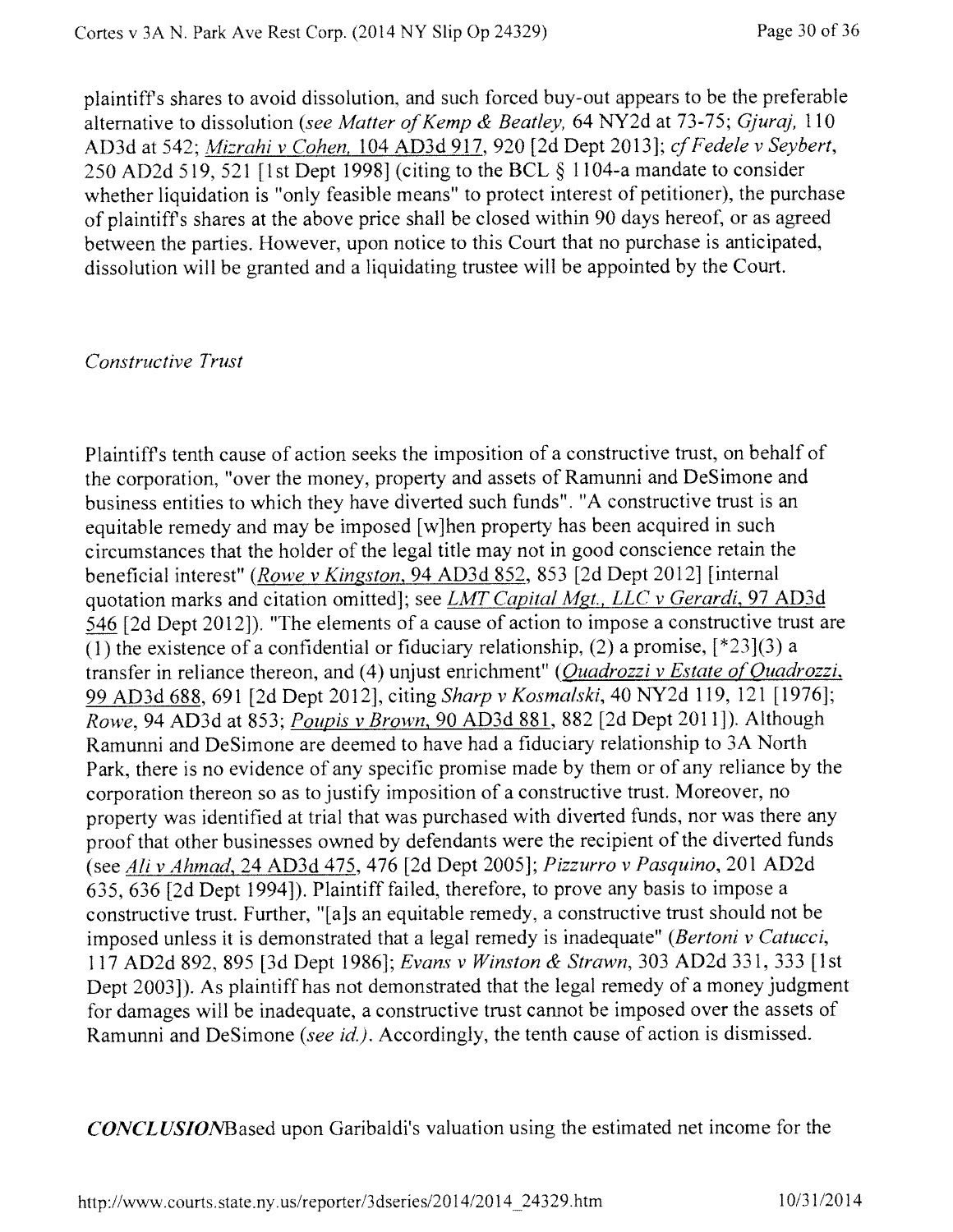year preceding the filing of the complaint, the Court finds that the fair value of the corporation on June 12, 2011 is \$8,173,688, inclusive of the corporation's derivative judgment against the individual defendants. Taking into account the 10% discount for diminished marketability, this Court values the plaintiffs interest in the corporation at \$1,226,299. Deducting the \$25,000 credit for prior cash payments to plaintiff, defendants are directed to buy-out plaintiffs shares for \$1,201,299, inclusive of 9% interest from June 12, 2011 to the date of purchase, within 90 days of the date of this Decision and Order. The parties may extend the date of purchase, or modify the terms of sale, upon written stipulation signed by the parties personally, in addition to counsel, and filed with this Court. It is further,

ORDERED, that a judgment in the sum of \$4,957,511 shall enter in favor of 3A North Park Avenue Restaurant Corp. against defendants Ramunni and DeSimone upon plaintiffs eighth derivative cause of action. And it is further,

ORDERED, plaintiffs third, fifth and tenth causes of action are dismissed. And it is further,

ORDERED, that the proceeding for common law dissolution, as alleged in the seventh cause of action, is stayed pending compliance with the above direction for a buyout. And it is further

ORDERED, that the relief demanded in the sixth cause of action, seeking a purchase at fair value, is granted to the extent directed above.

This constitutes the Decision Order and Judgment of the Court.

ENTER:

*[\*241* 

J.S.C.

## Footnotes

Footnote 1:The Agreement was executed by Ramunni as Seller, without designation as an officer or representative of the corporation. The language referencing the Seller's "principals" suggests, however, that the corporation was meant to have the option to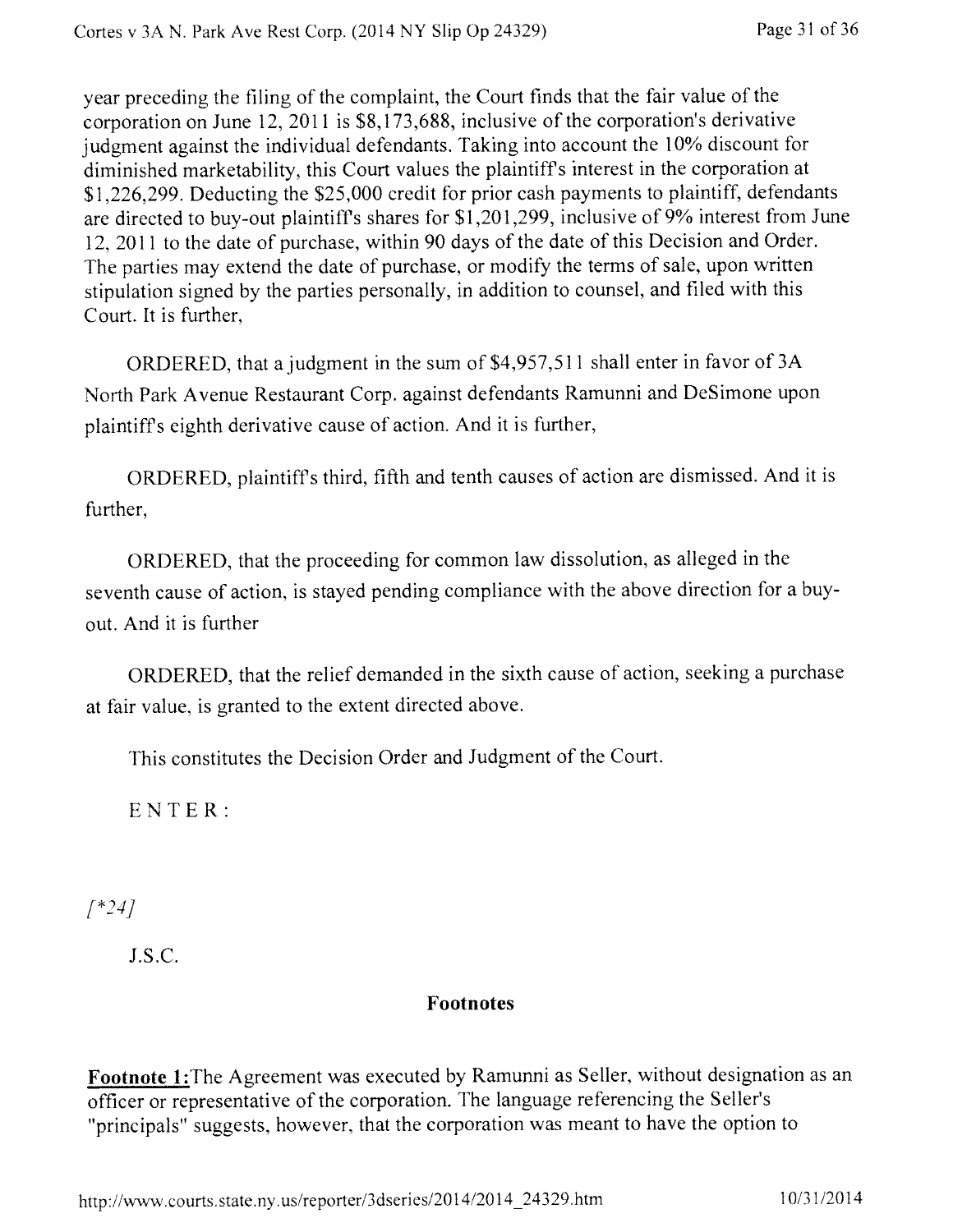repurchase plaintiffs shares. The Agreement also makes reference to the relationship of the parties as a partnership.

**Footnote** 2:Presumably, by this time, plaintiffs demands for an accounting were moot as discovery had been completed.

**Footnote 3:Server** reports are generated through a computerized ordering system in which the individual waiter or bartender in-puts the data regarding the menu items purchased by each patron. Plaintiff called Tim Moran of Microsun Corporation, who has been employed by Cabo since January 2004 to provide the "point of sale" system designed "to assist restaurant owners to control their business and to just make sure that all the profits that they can get out of the business [are obtained]" (Trans of 5/13/14 at 23). Moran had visited Cabo approximately 50 times over the years. From the data entered by the individual server, the computer generates daily "server reports" for each server summarizing the amount and form of payment, whether cash or credit card, the tax and tips, and the amount of alcohol and food charges. In addition to server reports, the system is capable of generating other reports, including a break-down of the specific food and drink items ordered so as to facilitate inventory monitoring and purchasing. Mr. Moran testified that the data is normally stored, and is retrievable, for one year (365 days) and cannot be altered or amended. It is inconceivable that the individual defendants, experienced restauranteurs, were unaware of the significance of the server reports and did not recognize that they constituted electronically stored information called for in the document demands.

**Footnote** 4:0ther testimony and the records indicate that the restaurant commenced doing business in November 2003.

**Footnote 5:The** collection of server reports was incomplete, even for this limited time period. According to plaintiffs counsel, and uncontested by the defendants, two months of reports were missing and, in any given month, reports from certain days were missing.

**Footnote** 6:Each server report contains numerous pieces of information about the server's shift including, for example, a break down of the number of guests, checks, types of credit cards, and the amount of cash designated as server tips.

**Footnote** 7:There was no evidence of the fees deducted from the deposit of credit card charges, but, if anything, such deductions would reduce the total amount of such deposits such that the total amount of cash projected based on the ratio of credit to cash would be reduced.

**Footnote** 8:Some of the charts contained within the Plaintiffs Expert Report were actually created within plaintiffs counsel's office, but Garibaldi testified that he had personally verified all of the entries from the documents in his possession and the Court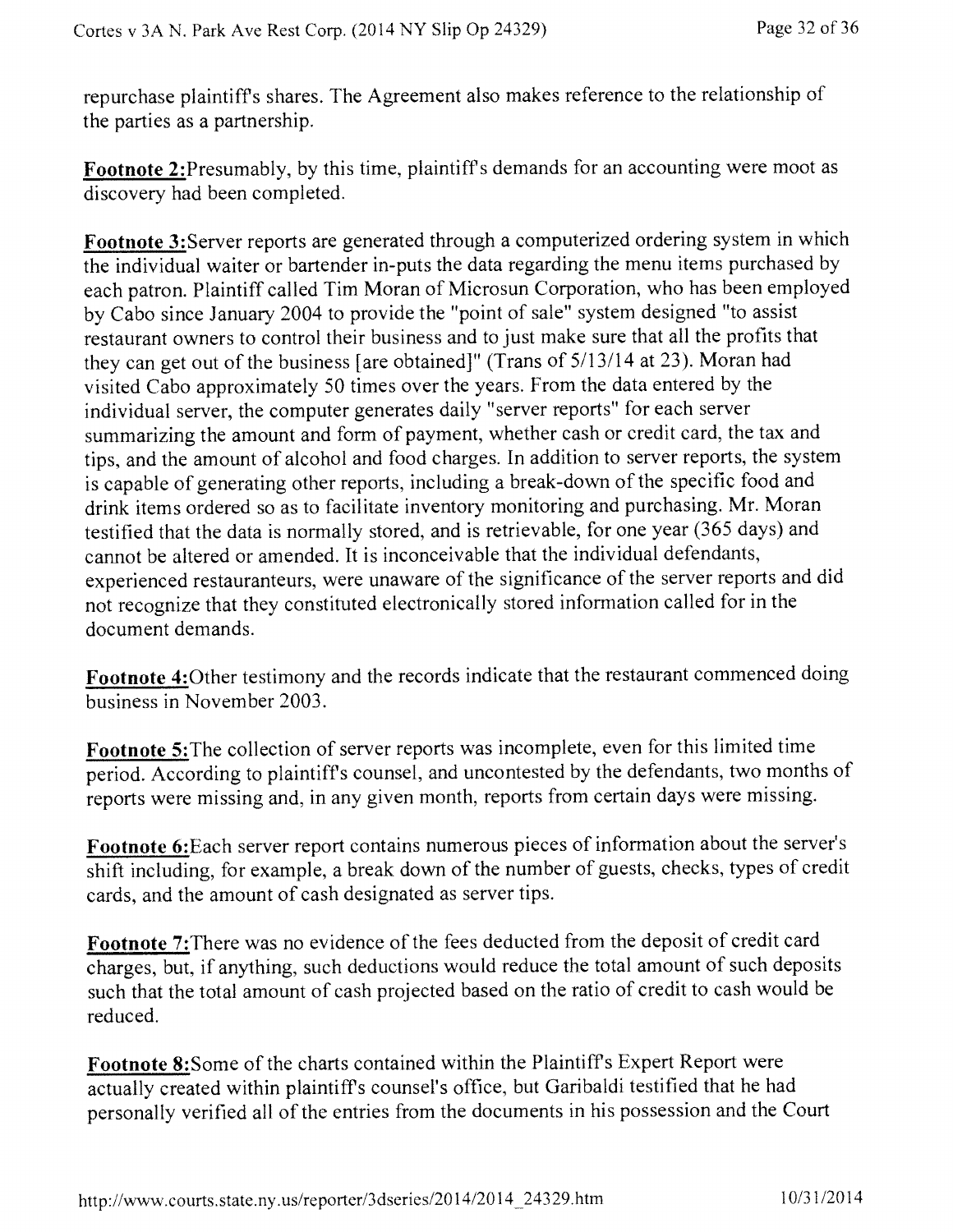admitted the Report over defendants' objection.

**Footnote** 9:The server reports do not identify what percentage of a customer's credit card payment was intended as a tip. Garibaldi assumed an 18% tip level, instead of the "conventional 15%", noting that he believed this to be a conservative estimate that effectively lowered the estimate of the corporation's profits.

Footnote 10:Of the 11 days, there were two Sundays, one Monday, three Tuesdays, two Wednesdays, one Friday, and two Saturdays. One of the Tuesdays was Valentine's Day and another Tuesday was Eid al-Fitr, an Islamic holiday.

Footnote 11: If a judgement against the corporation of \$1,692,263 (inclusive of interest at 9%) were awarded in plaintiffs favor for lost profits, creating a liability of the corporation, Garibaldi estimated the value of the business to be between \$1,586,881 and \$3,772,997, reducing plaintiff's 16.67% interest in the corporation to between \$264,533 and \$628,955.

**Footnote** 12:Cannon's report makes reference to several documents he used in formulating his opinion as to the value of Cabo as a business, including the Sales Summary, but defendants did not provide these documents in their trial exhibits even though they were part of the Defendants' Expert Report. However, plaintiff did supply these documents in his trial binder of exhibits and did not oppose the admission into evidence of the Defendants' Expert Report.

**Footnote 13:Twelve** times \$202,421.70 equals \$2,429,060.40.

**Footnote 14:There** has been no testimony or allegation that the corporation's expenses were under reported. Defendants stipulated that the expenses reported in the tax returns for 3A North Park were accurate and offered no evidence of actual expenses to controvert the records relied upon by Garibaldi.

**Footnote** 15:Garibaldi's Expert Report also contains an analysis of projected revenue calculated on a rent-based formula, as applied by the New York State Department of Taxation. The general formula assumes the average restaurant spends 8.5% of its revenue on rent and calculates sales by multiplying the rent by a factor of 11.76. Garibaldi rejected the reliability of applying this formula to Cabo because Cabo is open longer hours than most restaurants, offers take-out, has two bars in which sales per unit area and per dollar in rent are higher and has a "second life" as a nightclub on Fridays and Saturdays. A review of the server reports introduced at trial reveals that on Friday and Saturday, days with particularly high cash to credit card ratios, the cash sales were predominantly for alcohol in shifts ending after 3 A.M. It is noted that the server reports for such shifts also reveal higher overall total sales than on weekdays, thus corroborating Garibaldi's explanation as to why Cabo's Credit/Cash Ratio may be atypical for a restaurant.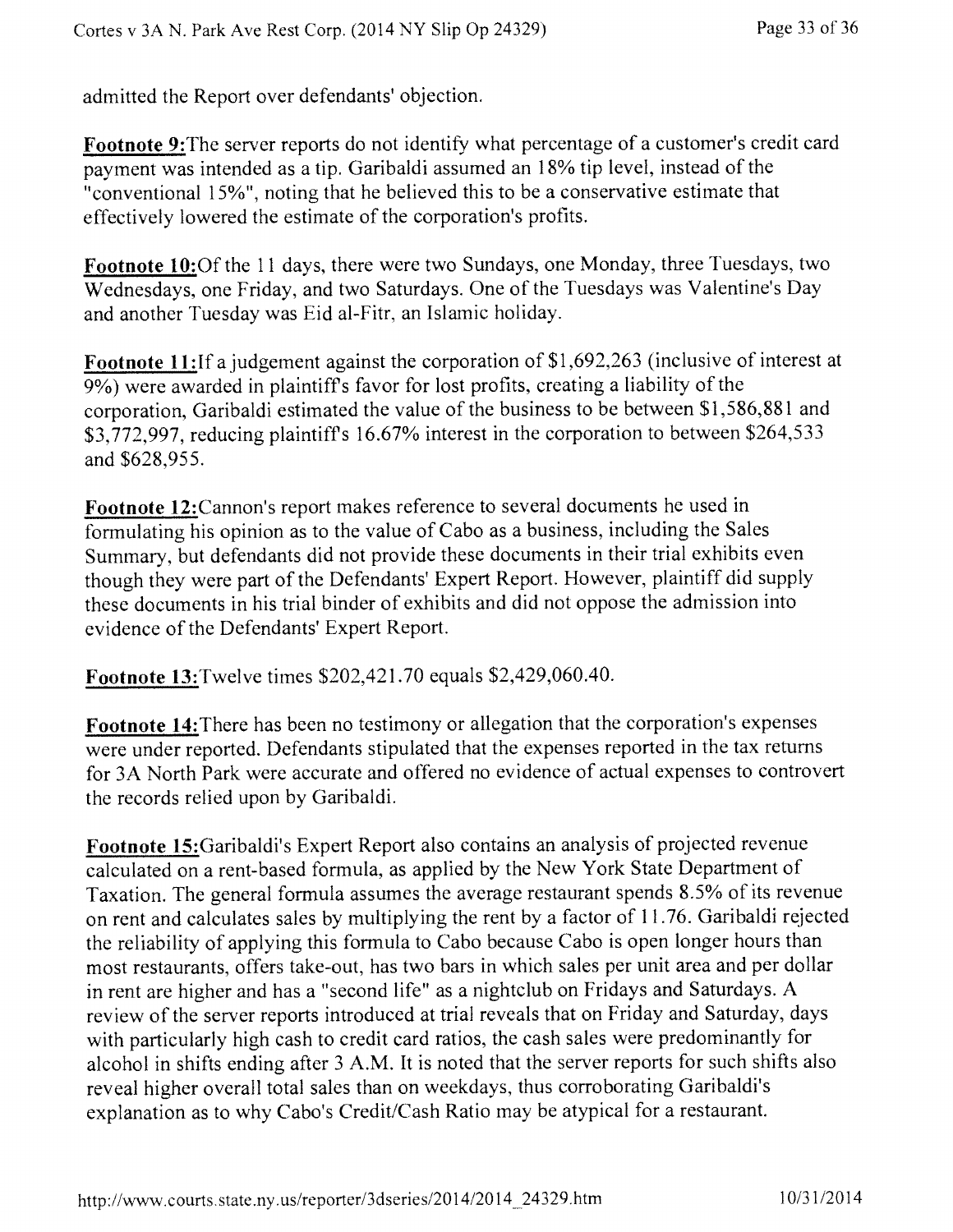**Footnote 16:**In his report, Cannon listed authorities that had been supplied to him by his staff "that spoke towards evaluating of a restaurant". Cannon testified that he was otherwise unfamiliar with the sources and had "considered" them but did not "necessarily use all of the pieces of them" (Trans of 6/3/14 at 27).

**Footnote 17:Cannon** testified that, in order to obtain verification of his assessment, he had "reached out" to business brokers in New York State and had provided to Kenneth Lief, a business broker located in Valley Stream, Long Island, the same data he had used without identifying the name of the restaurant. According to Cannon, Lief gave a value of \$460,000. Although the Court appreciates Cannon's candor in acknowledging his own limitations, such hearsay testimony is neither admissible nor probative and is disregarded by this Court.

**Footnote 18:It** is noted that, other than the parties to the action, no independent witness was produced to corroborate any of defendants' accusations that plaintiff was "falling down drunk" on the premises or that customers had complained, indicating that they would no longer patronize the restaurant.

**Footnote 19:The** server reports, introduced into evidence, included three dates after a fire occurred in the kitchen of the restaurant. According to the testimony at trial, business was dramatically reduced in the months immediately following the fire while repairs were being made. Those dates were therefore not included in making this comparison.

**Footnote 20:In** this Court's summary judgment decision in this action, it was noted that the New York State Department of Taxation and Finance concluded that the corporation understated its revenues by \$755,600.23 for the period from June 2006 to February 2009 *(Cortes v 3A North Park Ave. Rest Corp.,* Sup Ct, Kings County, June 28, 2013).

**Footnote** 21:Ramunni testified that the estimated server tip rate at the restaurant was closer to 15%. As noted, *supra,* Garibaldi's use of 18% would only reduce the amount of projected cash diversion, to defendants' benefit.

**Footnote 22:In** fact, when the total yearly payments by checks are computed from the bank statements for the fiscal years ending in 2009 and 2010, the total sum of expenses actually exceed the total expenses reported in the financial statements for those years.

**Footnote 23:It** is further noted that Garibaldi's "adjustment" of the credit card deposits, by deducting the taxes and 18% for tips, also had the effect of deflating the basis for determining the amount of cash actually received using the Credit/Cash Ratio,

**Footnote** *24:Collins v Telcoa International Corp.,* 283 AD2d 128 [2d Dept 2001], cited by plaintiff, is distinguishable from the situation at bar in that, in *Collins,* the controlling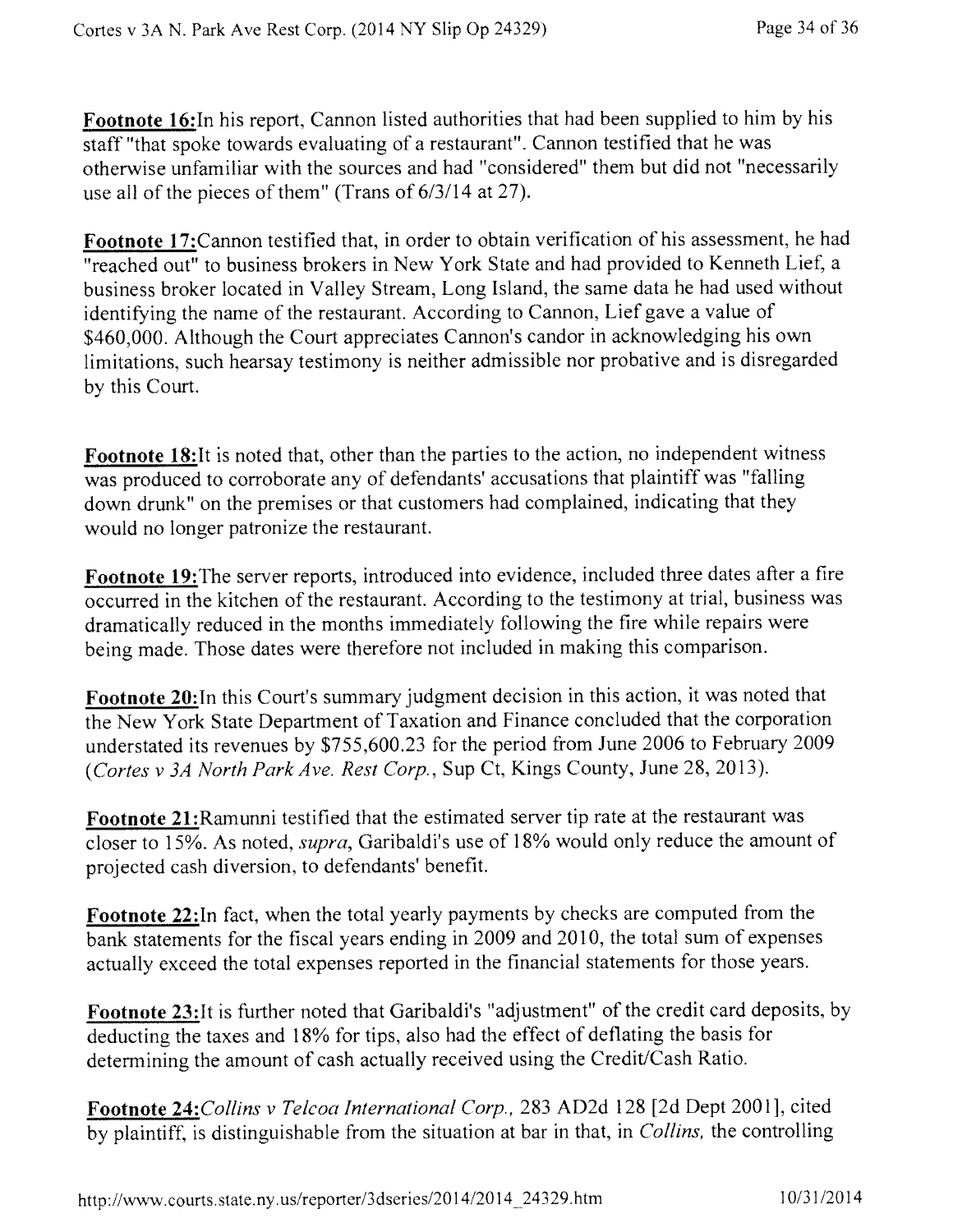shareholders sold substantially all of the assets of the corporation over the 5% shareholder's objection and without giving him proper statutory notice, in breach of their fiduciary duty owed directly to the plaintiff. The Court found that because, rather than seeking appraisal of his shares pursuant to BCL §623, plaintiff sought common law dissolution for defendants' acts of oppressive conduct in diluting the value of his shares and absconding with plaintiffs share of the profits from the sale of the assets, plaintiff was entitled to seek damages directly from the defendants for their breach of duty to him personally. Losses to the corporation were not at issue.

**Footnote 25:The** total sales projected by Garibaldi, from 2003 through the period of the June 2011 bank statement (ending June 8, 2011), was \$11,246,703.23 after adjusting for tips and taxes. The total actual deposits as reflected in all the bank statements for the same period, as reported in the Plaintiffs Expert Report, was \$7,527,296.

**Footnote** 26:November 2003 is the first month with reported revenue for the corporation and the complaint was filed on June 13, 2011. While Garibaldi calculated the sums diverted through 2013, and there is some probability that cash continued to be diverted after this action was commenced, the Sales Summary provided for the end of December 2012 into January 2013 is likely to accurately reflect revenues for that period and it is improbable that defendants would have continued to divert cash in the magnitude of the sums projected by Garibaldi once litigation became active and plaintiff had access to the server reports. Moreover, the probability of recovery of the diverted sums from defendants, by the corporation, now to be exclusively controlled by defendants, is remote at best. The Court has, therefore, determined, in its discretion, to award interest only from October 1, 2007, upon damages sustained through June 12, 2011.

**Footnote 27:The** yearly interest on the diverted revenue is \$334,746.65 (\$3,719,407.23 x 9%). That interest is divided by 365 days to determine that the daily interest is \$917.11. This is multiplied by 1350 days, the duration of time between October 1, 2007 and June 12, 2011, and this equals \$1,238,104.05.

Footnote 28:It is noted that both plaintiff and defendants agree that, should the Court find grounds to order dissolution analogous to the standard set forth in BCL § 1104-a, BCL § 1118 should also be implemented to permit a buy-out of the minority interest.

**Footnote** 29:Garibaldi used his Credit/Cash Ratio-based projection of actual revenue to estimate the recovery to which plaintiff would be entitled if he were granted judgment on his personal claims for a share of the profits over the nine years he has owned his shares. Thus, he calculated net profit for each year, took 16.67%, representing plaintiffs interest, and calculated interest through 2013. The Court has not adopted such figures in light of the dismissal of the third and seventh causes of action seeking direct personal recovery of a share of projected profits.